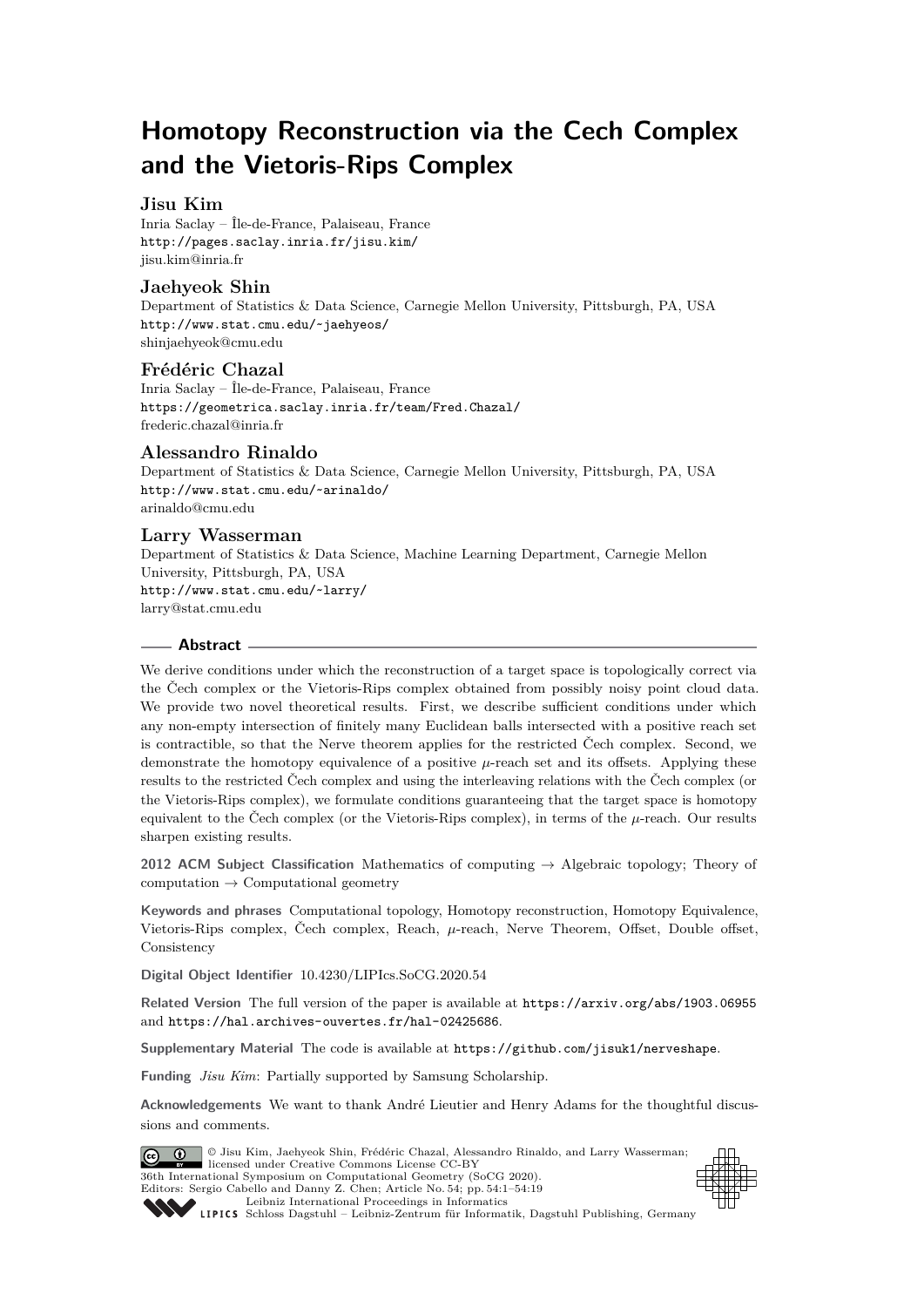#### **54:2 Homotopy Reconstruction via Cech Complex and Vietoris-Rips Complex**

# **1 Introduction**

A fundamental task in topological data analysis, geometric inference, and computational geometry is that of estimating the topology of a set  $\mathbb{X} \subset \mathbb{R}^d$  based on a finite collection of data points  $X$  that lie in it or in its proximity. This problem naturally occurs in many applications area, such as cosmology [\[30\]](#page-18-1), time series data [\[28\]](#page-18-2), machine learning [\[17\]](#page-17-0), and so on.

A natural way to approximate the target space is to consider an *r*-offset of the data points, that is, to take the union of the open balls of radius  $r > 0$  centered at the data points. Under appropriate conditions, by the Nerve theorem [\[5\]](#page-16-0) this offset is topologically equivalent to the target space  $X$  via the Čech complex [\[7,](#page-16-1) [23\]](#page-17-1). For computational reasons, the Alpha shape complex may be used instead, which is homotopy equivalent to the Čech complex [\[20\]](#page-17-2). To further speed up calculations, and in particular if the data are high dimensional, the Vietoris-Rips complex may be preferable as only the pairwise distances between the data points are used.

To guarantee that the topological approximation based on the data points recovers correctly the homotopy type of X, it is necessary that the data points are dense and close to the target space, and that the radius parameter used for constructing the Čech complex or the Vietoris-Rips complex be of appropriate size.

The conditions require the offset *r* to be lower bounded by a constant times the Hausdorff distance between the target space and the data points, and upper bounded by another constant times a measure of the size of the topological features of the target space. Originally, the topological feature size was described as a sufficiently small number, for the Vietoris-Rips complex in [\[24,](#page-17-3) [25\]](#page-17-4). Then, the topological feature size was expressed in terms of the reach of X: see, for the Čech complex, in [\[12,](#page-17-5) [27\]](#page-17-6). Subsequently, the notion of  $\mu$ -reach was put forward to allow for more general target spaces: the condition for the Čech complex is studied in [\[6,](#page-16-2) [8\]](#page-16-3), and the condition for the Vietoris-Rips complex is studied in [\[6\]](#page-16-2). Also, the radii parameters are allowed to vary across the data points in [\[12\]](#page-17-5). For the case when the target space equals the data points, the conditions for the Čech complex or the Vietoris-Rips complex is studied in [\[3,](#page-16-4) [4\]](#page-16-5). When the offset *r* is beyond the topological feature size so that the homotopy equivalence does not hold, the homotopy type of the Vietoris-Rips complex was studied for the circle in [\[2\]](#page-16-6).

In this paper, we derive conditions under which the homotopy type of the target space is correctly recovered via the Čech complex or the Vietoris-Rips complex, in terms of the Hausdorff distance and the  $\mu$ -reach of the target space. To tackle this problem, we provide two novel theoretical results. First, we describe sufficient conditions under which any nonempty intersection of finitely many Euclidean balls intersected with a set of positive reach is contractible, so that the Nerve theorem applies for the restricted Čech complex. Second, we demonstrate the homotopy equivalence of a positive *µ*-reach set and its offsets. These results are new and of independent interest.

Overall, our new bounds offer significant improvements over the previous results in [\[27,](#page-17-6) [6\]](#page-16-2) and are sharp: in particular, they achieve the optimal upper bound for the parameter of the Čech complex and the Vietoris-Rips complex under a positive reach condition. We will provide a detailed comparison of our results with existing ones in Section [6.](#page-15-0)

# **2 Background**

This section provides a brief introduction to simplicial complex, Nerve theorem, reach, and  $\mu$ -reach. We refer to Appendix A and [\[23,](#page-17-1) [19,](#page-17-7) [21,](#page-17-8) [1,](#page-16-7) [8,](#page-16-3) [13,](#page-17-9) [26,](#page-17-10) [18\]](#page-17-11) for further definitions and details. Throughout the paper, we let X and X be subsets of  $\mathbb{R}^d$ . For  $x, y \in \mathbb{R}^d$ , we let  $d(x, y) := ||x - y||$  be the Euclidean distance with  $|| \cdot ||$  being the Euclidean norm. Let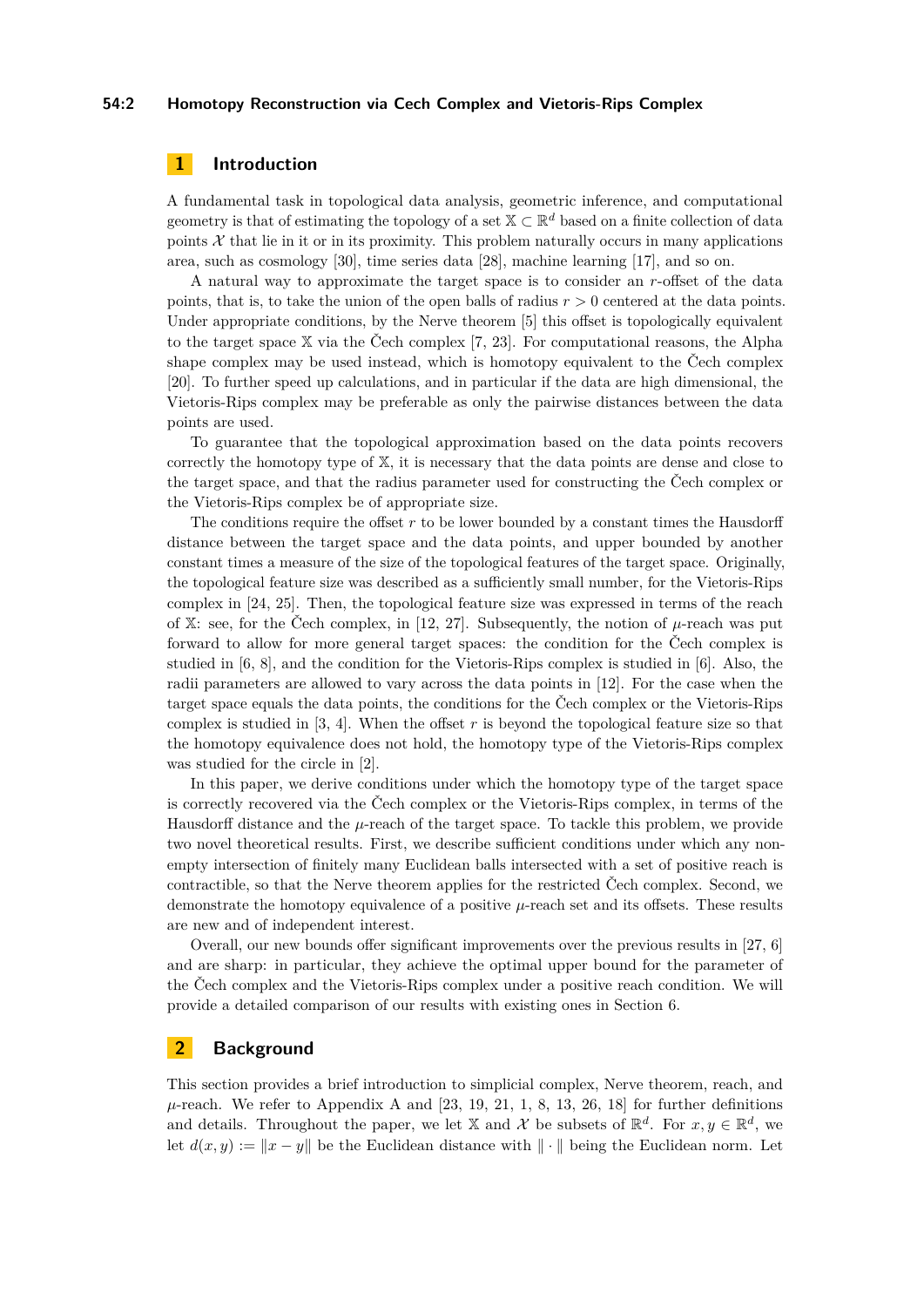$d(x, \mathbb{X}) = \inf_{y \in \mathbb{X}} d(x, y)$  denotes the distance from a point *x* to a set X, and let  $d_{\mathbb{X}} : \mathbb{R}^d \to \mathbb{R}$ be the distance function  $x \mapsto d(x, \mathbb{X})$ . For  $r > 0$ , we let  $\mathbb{B}_{\mathbb{X}}(x, r) := \{y \in \mathbb{X} : d(x, y) < r\}$ be the open restricted ball centered at  $x \in \mathbb{R}^d$  of radius  $r > 0$ . For  $r > 0$ , we let  $\mathbb{X}^r$  be an *r*-offset of a set  $X$  defined by the collection of all points that are within  $r$  distance to  $X$ , that is,  $X^r := \bigcup_{x \in X} \mathbb{B}_{\mathbb{R}^d}(x, r)$ . Finally, for two sets  $X, Y \subset \mathbb{R}^d$ , we let  $d_H(X, Y) := \inf\{r > 0 :$  $X \subset Y^r$  and  $Y \subset X^r$  be the Hausdorff distance between *X* and *Y*.

### **2.1 Simplicial complex and Nerve theorem**

A natural way to approximate the target space  $X$  with the data points X is to take the union of open balls centered at the data points. In detail, let  $r = \{r_x, x \in \mathcal{X}\}\in \mathbb{R}_+^{\mathcal{X}}$  be pre-specified radii and consider the union of restricted balls

<span id="page-2-0"></span>
$$
\bigcup_{x \in \mathcal{X}} \mathbb{B}_{\mathbb{X}}(x, r_x). \tag{1}
$$

Though we allow for the points in  $\mathcal X$  to lie outside  $\mathbb X$ , we will assume throughout that  $\mathbb{B}_{\mathbb{X}}(x,r_x) \neq \emptyset$  for all  $x \in \mathcal{X}$ .

To infer the topological properties of the union of balls in [\(1\)](#page-2-0), we rely on a simplicial complex, which can be seen as a high dimensional generalization of a graph. Given a set *V* , an *(abstract) simplicial complex* is a collection *K* of finite subsets of *V* such that  $\alpha \in K$  and  $\beta \subset \alpha$  implies  $\beta \in K$ . Each set  $\alpha \in K$  is called its *simplex*, and each element of  $\alpha$  is called a *vertex* of *α*.

A simplicial complex encoding the topological properties of the union of balls in [\(1\)](#page-2-0) is the Čech complex.

▶ **Definition 1** (Čech complex). Let  $X$ ,  $X$  be two subsets and  $r \in \mathbb{R}_+^X$ . The (weighted) Čech complex  $\check{C}ech_{\mathbb{X}}(\mathcal{X}, r)$  *is the simplicial complex* 

<span id="page-2-1"></span>
$$
\check{C}ech_{\mathbb{X}}(\mathcal{X},r) := \left\{ \sigma = \{x_1,\ldots,x_k\} \subset \mathcal{X} : \bigcap_{j=1}^k \mathbb{B}_{\mathbb{X}}(x_j,r_{x_j}) \neq \emptyset \right\}.
$$
 (2)

Computing the Čech complex requires computing all possible intersections of the balls. To further speed up the calculation, we only check the pairwise distances between the data points and instead build the Vietoris-Rips complex.

▶ **Definition 2** (Vietoris-Rips complex). Let  $\mathcal{X}, \mathbb{X}$  be two subsets and  $r \in \mathbb{R}_+^{\mathcal{X}}$ . The weighted Vietoris-Rips complex  $Rips(X, r)$  *is the simplicial complex defined as* 

<span id="page-2-2"></span>
$$
Rips(\mathcal{X}, r) := \left\{ \sigma \subset \mathcal{X} : d(x_i, x_j) < r_{x_i} + r_{x_j}, \text{ for all } x_i, x_j \in \sigma \right\}. \tag{3}
$$

The ambient Čech complex in [\(2\)](#page-2-1) (that is,  $\mathbb{X} = \mathbb{R}^d$ ) and the Vietoris-Rips complex in [\(3\)](#page-2-2) have the following interleaving relationship when all radii are equal (e.g., see Theorem 2.5) in [\[16\]](#page-17-12)). That is, when  $r_x = r > 0$  for all  $x \in \mathcal{X}$ , then

<span id="page-2-3"></span>
$$
\text{Čech}_{\mathbb{R}^d}(\mathcal{X},r) \subset \text{Rips}(\mathcal{X},r) \subset \text{Čech}_{\mathbb{R}^d}\left(\mathcal{X},\sqrt{\frac{2d}{d+1}r}\right).
$$
\n(4)

This interleaving relation is extended to the case of different radii in Lemma [16.](#page-8-0)

The union of balls in [\(1\)](#page-2-0) and the Čech complex in [\(2\)](#page-2-1) are homotopy equivalent under appropriate conditions. This remarkable result is precisely the renowned nerve theorem [\[5,](#page-16-0) [7,](#page-16-1) [23\]](#page-17-1), which we recall next. We first introduce the *nerve*, which is a more abstract notion of the Čech complex.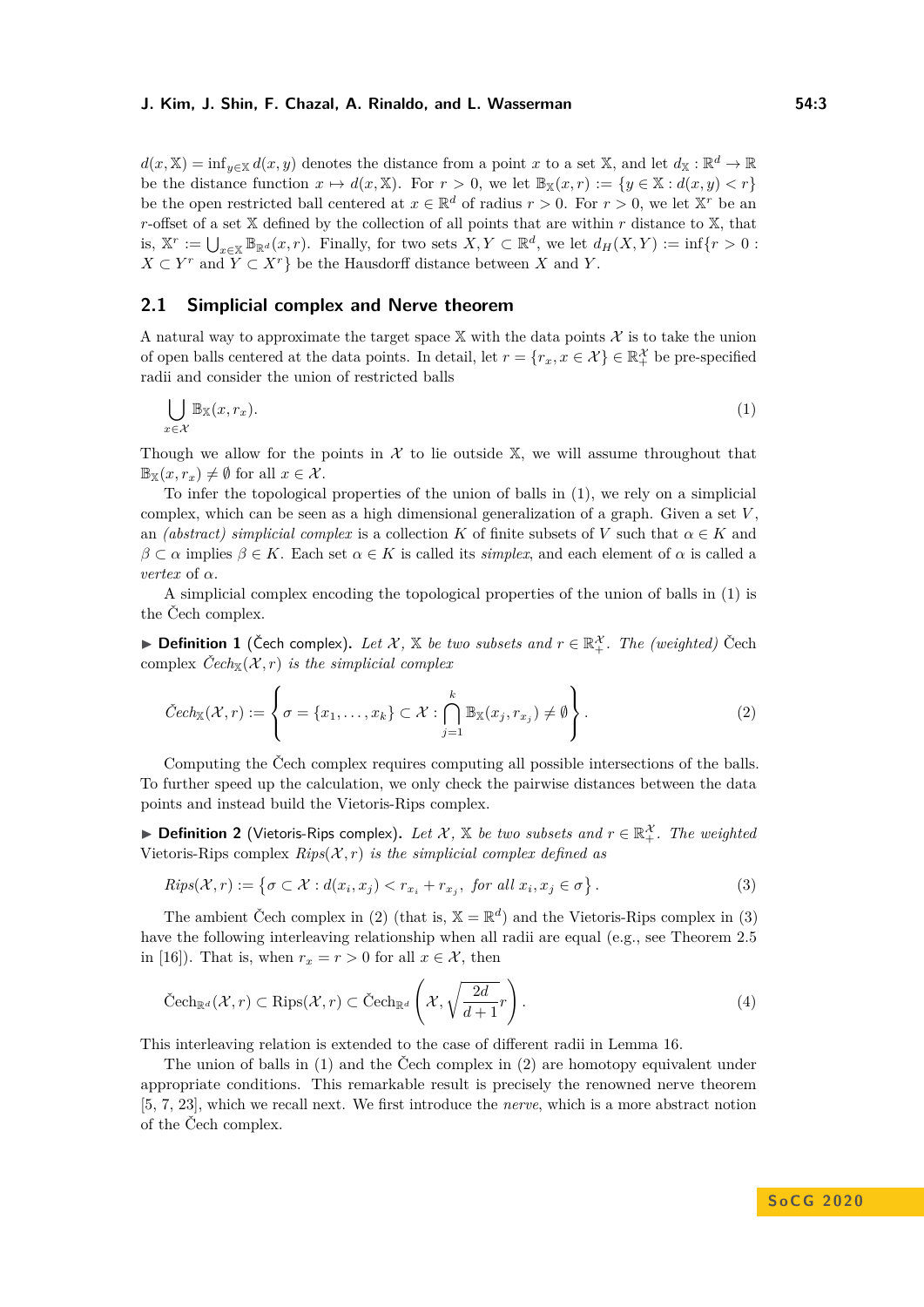$\triangleright$  **Definition 3** (Nerve). Let  $\mathcal{U} = \{U_\alpha\}$  be an open cover of a given topological space X. The *nerve of*  $U$ *, denoted by*  $\mathcal{N}(U)$ *, is the abstract simplicial complex defined as* 

$$
\mathcal{N}(\mathcal{U}) = \left\{ \{U_1, \ldots, U_k\} \subset \mathcal{U} : \bigcap_{j=1}^k U_j \neq \emptyset \right\}
$$

The nerve theorem prescribes conditions under which the nerve of an open cover of  $X$  is homotopy equivalent to X itself.

*.*

<span id="page-3-1"></span> $\triangleright$  **Theorem 4** (Nerve theorem). Let X be a paracompact space and U be an open cover of X. *If every nonempty intersection of finitely many sets in* U *is contractible, then* X *is homotopy equivalent to the nerve*  $\mathcal{N}(\mathcal{U})$ *.* 

Thus, in order to conclude that the Čech<sub>X</sub> $(\mathcal{X}, r)$  complex in [\(2\)](#page-2-1) has the same homotopy type as X, it is enough to show, by the nerve theorem, that the union of restricted balls  $\bigcup_{x\in\mathcal{X}}\mathbb{B}_{\mathbb{X}}(x,r_x)$  covers the target space X and that any arbitrary non-empty intersection of restricted balls is contractible. The difficulty in establishing the latter, more technical, condition lies in the fact that it is not clear a priori what properties of  $X$  will imply it. If X is a convex set, then the nerve theorem applies straightforwardly. But for more general spaces, such as smooth lower-dimensional manifolds, it is not obvious how contractibility may be guaranteed. One of the main results of this paper, given below in Theorem [9,](#page-5-0) asserts that if X has positive reach and the radii of the restricted balls are small compared to the reach, then any non-empty intersection of restricted balls is contractible.

# **2.2 The reach**

First introduced by [\[21\]](#page-17-8), the reach is a quantity expressing the degree of geometric regularity of a set. In detail, given a closed subset  $X \subset \mathbb{R}^d$ , the medial axis of X, denoted by Med(X), is the subset of  $\mathbb{R}^d$  consisting of all the points that have at least two nearest neighbors in X. Formally,

<span id="page-3-0"></span>
$$
\text{Med}(\mathbb{X}) = \left\{ x \in \mathbb{R}^d \setminus \mathbb{X} : \text{there exist } q_1 \neq q_2 \in \mathbb{X}, ||q_1 - x|| = ||q_2 - x|| = d(x, \mathbb{X}) \right\},\tag{5}
$$

The reach of  $X$  is then defined as the minimal distance from  $X$  to  $Med(X)$ .

I **Definition 5.** *The reach of a closed subset* X ⊂ R *d is defined as*

$$
\tau_{\mathbb{X}} = \inf_{q \in \mathbb{X}} d(q, \text{Med}(\mathbb{X})) = \inf_{q \in \mathbb{X}, x \in \text{Med}(\mathbb{X})} ||q - x||. \tag{6}
$$

Some authors [see, e.g. [27,](#page-17-6) [29\]](#page-18-3) refer to  $\tau_{\mathbb{X}}^{-1}$  as the *condition number*. From the definition of the medial axis in [\(5\)](#page-3-0), the projection  $\pi_{\mathbb{X}}(x) = \arg \min_{p \in \mathbb{X}} ||p - x||$  onto X is well defined (i.e. unique) outside  $Med(\mathbb{X})$ . In fact, the reach is the largest distance  $\rho \geq 0$  such that  $\pi_{\mathbb{X}}$  is well defined on the *ρ*-offset  $\{x \in \mathbb{R}^d : d(x, \mathbb{X}) < \rho\}$ . Hence, assuming the set X has positive reach can be seen as a generalization or weakening of convexity, since a set  $\mathbb{X} \subset \mathbb{R}^d$  is convex if and only if  $\tau_X = \infty$ . In the next section, we describe how to use the reach condition to ensure that the union of restricted balls is contractible, which in turn allows us to apply the Nerve theorem to recover the homotopy type of the target space X.

For a non-smooth target space, the reach of the space can be zero. In this case, we can deploy a more general notion of feature size, called *µ*-reach, introduced by [\[8\]](#page-16-3). For any point  $x \in \mathbb{R}^d \setminus \mathbb{X}$ , let  $\Gamma_{\mathbb{X}}(x)$  be the set of points in X closest to *x*. Let  $\Theta_{\mathbb{X}}(x)$  be the center of the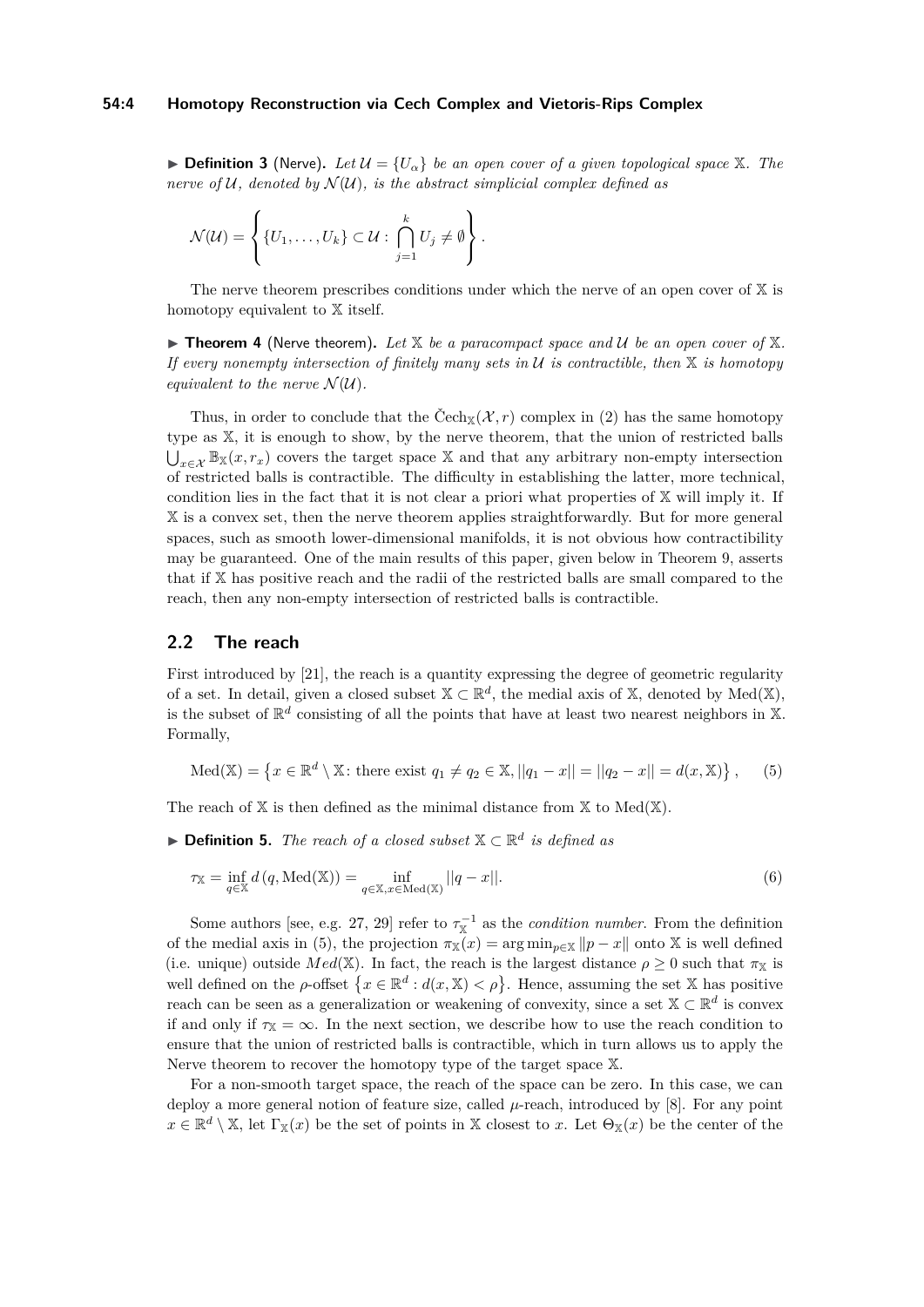<span id="page-4-0"></span>

**Figure 1** The graphical illustration for the generalized gradient  $\nabla_{\mathbf{x}}(x)$ , from [\[9,](#page-17-13) [8\]](#page-16-3).

unique smallest closed ball enclosing  $\Gamma_{\mathbb{X}}(x)$ . Then, for  $x \in \mathbb{R}^d \setminus \mathbb{X}$ , the generalized gradient of the distance function  $d_{\mathbb{X}}$  is defined as

<span id="page-4-1"></span>
$$
\nabla_{\mathbb{X}}(x) = \frac{x - \Theta_{\mathbb{X}}(x)}{d_{\mathbb{X}}(x)},\tag{7}
$$

and set  $\nabla_{\mathbb{X}}(x) = 0$  for  $x \in \mathbb{X}$ . See Figure [1](#page-4-0) for a graphical illustration. Then, for  $\mu \in (0, 1]$ , the  $\mu$ -medial axis of  $X$  is defined as

$$
\text{Med}_{\mu}(\mathbb{X}) = \left\{ x \in \mathbb{R}^d \setminus \mathbb{X} : \|\nabla_{\mathbb{X}}(x)\| < \mu \right\},\tag{8}
$$

Finally, the  $\mu$ -reach of X is defined as the minimal distance from X to  $\text{Med}_{\mu}(\mathbb{X})$ .

**► Definition 6.** *The*  $\mu$ *-reach of a closed subset*  $\mathbb{X} \subset \mathbb{R}^d$  *is defined as* 

$$
\tau_{\mathbb{X}}^{\mu} = \inf_{q \in \mathbb{X}} d(q, \text{Med}_{\mu}(\mathbb{X})) = \inf_{q \in \mathbb{X}, x \in \text{Med}_{\mu}(\mathbb{X})} ||q - x||. \tag{9}
$$

Note that if  $\mu = 1$ , the corresponding  $\mu$ -reach equals to the reach of X.

Two offsets  $X^r$  and  $X^s$  of the target space X are topologically equivalent if they are free of critical points of the distance function  $d<sub>X</sub>$  in the sense specified below (see e.g., [\[22\]](#page-17-14) or Proposition 3.4 in [\[11\]](#page-17-15)).

<span id="page-4-2"></span>I **Lemma 7** (Isotopy Lemma)**.** *Let* X ⊂ R *d be a set, and for r, s >* 0 *with s* ≤ *r, let* X *<sup>r</sup> and*  $\mathbb{X}^s$  be two offsets of  $\mathbb{X}$ *. Suppose the distance function*  $d_{\mathbb{X}}$  does not have a critical point on  $\overline{X}^r\backslash X^s$ , that is,  $\nabla_{\mathbb{X}}(x) \neq 0$  for all  $x \in \overline{X}^r\backslash X^s$  where  $\nabla_{\mathbb{X}}$  is from [\(7\)](#page-4-1). Then  $X^r$  and  $X^s$  are *homeomorphic.*

Note that requiring  $\nabla_{\mathbb{X}}(x) \neq 0$  for all  $x \in \overline{\mathbb{X}^r} \setminus \mathbb{X}^s$  is weaker than the *µ*-reach condition  $\tau_{\mathbb{X}}^{\mu} > r$ for any  $\mu \in (0, 1]$ . One of the main results of the paper, given in Theorem [12,](#page-7-0) generalizes this topological relation to the relation between the target space and its offset under a stronger positive *µ*-reach condition.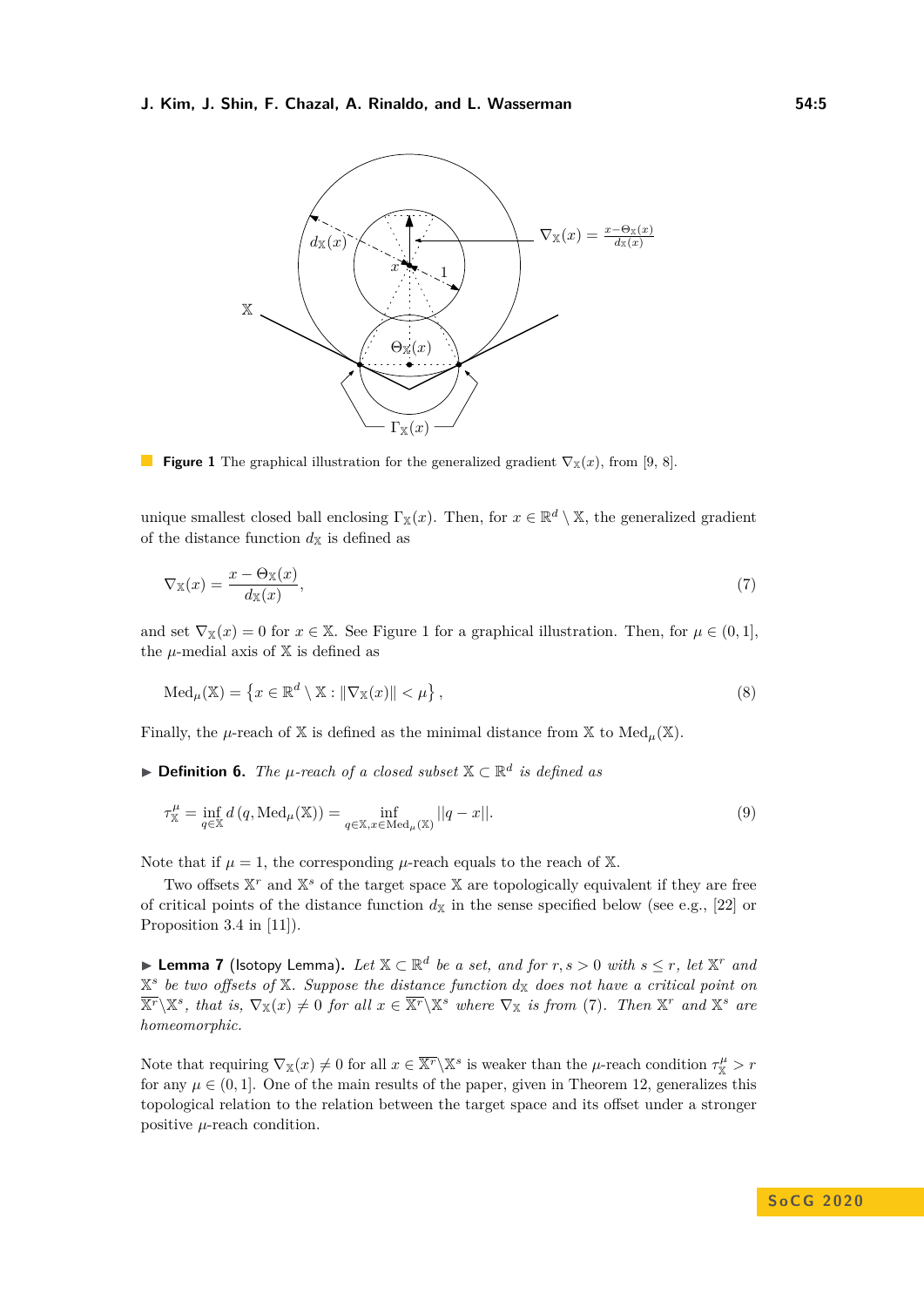<span id="page-5-2"></span>

**Figure 2** *An example in which the union of balls is different from the underlying space in terms of the homotopy. In the figure, the union of balls deformation retracts to a circle, hence its homotopy is different from the underlying semicircle.*

### **2.3 Restricted versus Ambient balls**

It is important to point out that the nerve theorem needs not to be applied to the Čech complex built using ambient, as opposed, to restricted balls. In particular, the homotopy type of X, may not be correctly recovered using unions of ambient balls even if the point cloud is dense in X and the radii of the balls all vanish. We elucidate this point in the next example. Below,  $\mathbb{B}_{\mathbb{R}^d}(x,r)$  denotes the open ambient ball in  $\mathbb{R}^d$  centered at x and of radius  $r > 0$ .

**Example 8.** Let  $\mathbb{X} = (\partial \mathbb{B}_{\mathbb{R}^2}(0,1)) \cap \{x \in \mathbb{R}^2 : x_2 \ge 0\}$  be a semicircle in  $\mathbb{R}^2$ . Let  $\epsilon \in (0,1)$  be fixed, and  $x_1, x_2$  be points on X satisfying  $||x_1 - x_2|| \in (\epsilon \sqrt{4 - \epsilon^2}, 2\epsilon)$ . Then,  $\mathbb{B}_{\mathbb{R}^2}(x_1,\epsilon)\cap\mathbb{B}_{\mathbb{R}^2}(x_2,\epsilon)$  is nonempty but has an empty intersection with X. Now, choose  $\rho < d(\mathbb{X}, \mathbb{B}_{\mathbb{R}^2}(x_1, \epsilon) \cap \mathbb{B}_{\mathbb{R}^2}(x_2, \epsilon))$  and choose  $\mathcal{X}_0 \subset \mathbb{X}$  be dense enough so that  $\bigcup_{x \in \mathcal{X}_0} \mathbb{B}_{\mathbb{R}^2}(x, \rho)$ covers X. Now, consider the union of ambient balls

<span id="page-5-1"></span>
$$
\left(\mathbb{B}_{\mathbb{R}^2}(x_1,\epsilon)\bigcup\mathbb{B}_{\mathbb{R}^2}(x_2,\epsilon)\right)\bigcup\left(\bigcup_{x\in\mathcal{X}_0}\mathbb{B}_{\mathbb{R}^2}(x,\rho)\right).
$$
\n(10)

Then from the fact  $\rho < d$  ( $\mathbb{X}, \mathbb{B}_{\mathbb{R}^2}(x_1, \epsilon) \cap \mathbb{B}_{\mathbb{R}^2}(x_2, \epsilon)$ ) and  $\bigcup_{x \in \mathcal{X}_0} \mathbb{B}_{\mathbb{R}^2}(x, \rho)$  is a covering of  $\mathbb{X},$ we have that the union of balls in [\(10\)](#page-5-1) is homotopy equivalent to a circle, hence its homotopy is different from the semicircle X. Note that the above construction holds for all choices of  $\epsilon \in (0,1)$ . Since  $\rho \to 0$  as  $\epsilon \to 0$ ,  $\mathcal{X}_0$  can be arbitrary dense in X. See Figure [2.](#page-5-2)

### **3 The nerve theorem for Euclidean sets of positive reach**

In order to apply the nerve theorem to the Čech complex built on restricted balls, it is enough to check whether any finite intersection of the restricted balls  $\bigcap_{j=1}^k \mathbb{B}_{\mathbb{X}}(x_j, r_{x_j})$  is contractible (since  $X$  is a subset of  $\mathbb{R}^d$  and is endowed with the subspace topology, it is paracompact.).

Theorem [9](#page-5-0) is one of the main statements of this paper and shows that, if a subset  $\mathbb{X} \subset \mathbb{R}^d$ has a positive reach  $\tau > 0$ , any non-empty intersection of restricted balls is contractible if the radii are small enough compared to  $\tau$ .

<span id="page-5-0"></span>**► Theorem 9.** Let  $\mathbb{X} \subset \mathbb{R}^d$  be a subset with reach  $\tau > 0$  and let  $\mathcal{X} \subset \mathbb{R}^d$  be a set of points. *Let*  $\{r_x > 0 : x \in \mathcal{X}\}\$ be a set of radii indexed by  $x \in \mathcal{X}$ . Then, if  $r_x \leq \sqrt{\tau^2 + (\tau - d_{\mathbb{X}}(x))^2}$ *for all*  $x \in \mathcal{X}$ , any nonempty intersection of restricted balls  $\bigcap_{x \in I} \mathbb{B}_{\mathbb{X}}(x, r_x)$  for  $I \subset \mathcal{X}$  is *contractible.*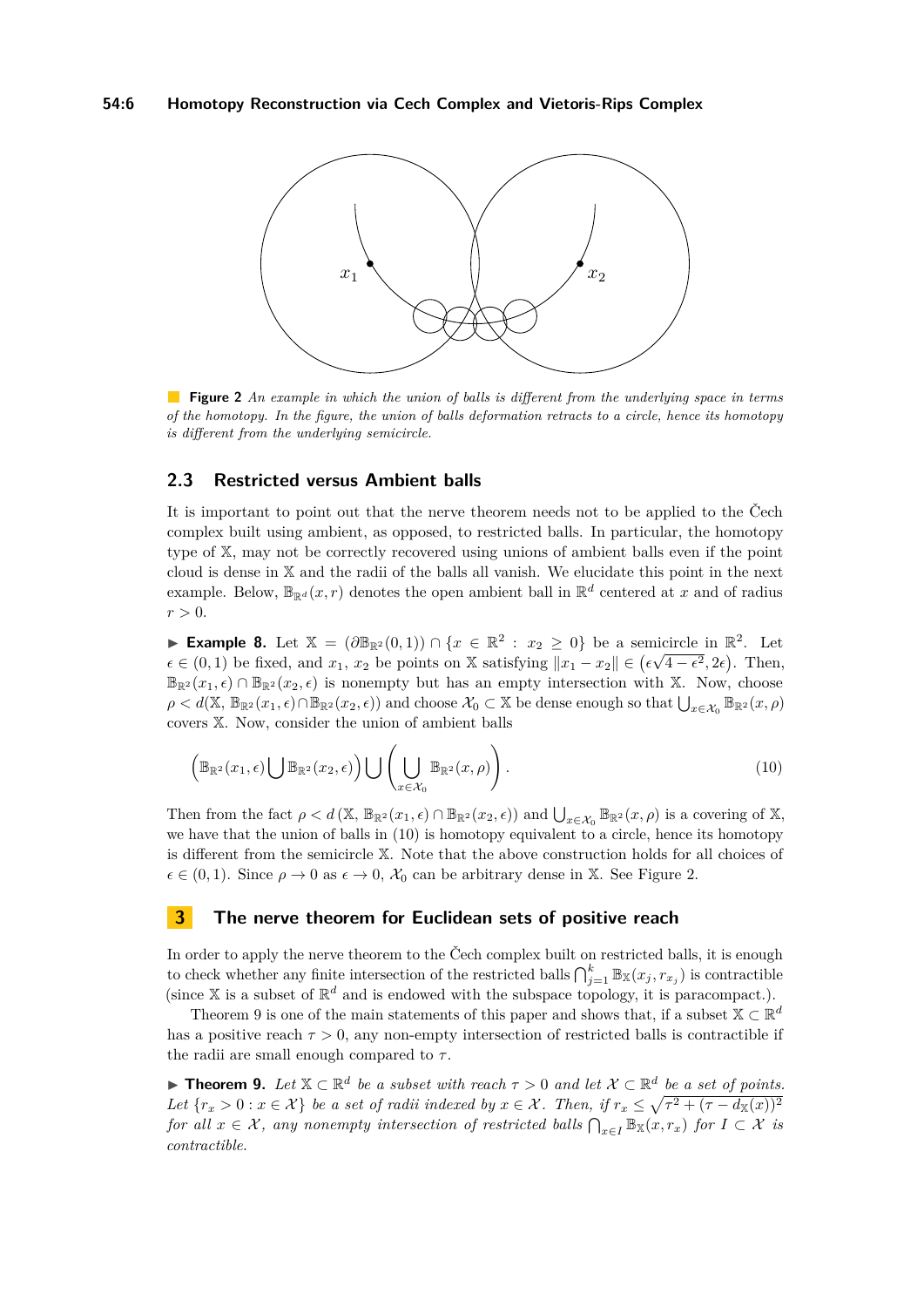<span id="page-6-1"></span>

**Figure 3** An example in which  $\mathbb{B}_{\mathbb{X}}(x_1,r) \bigcup \mathbb{B}_{\mathbb{X}}(x_2,r)$  is not homotopy equivalent to Čech<sub>X</sub>  $(\mathcal{X},r)$  $where \ X = \{x \in \mathbb{R}^2 : ||x||_2 = 1\}, \ x_1 = (-1 + \epsilon, 0), \ x_2 = (1 - \epsilon, 0), \ X = \{x_1, x_2\}, \$  $r > \sqrt{1 + (1 - \epsilon)^2}$ , for any  $\epsilon > 0$ .

Therefore, by combining Theorem [9](#page-5-0) and the Nerve Theorem (Theorem [4\)](#page-3-1), we can establish that the topology of the subspace X can be recovered by the corresponding restricted Čech complex Čech<sub>X</sub>( $\mathcal{X}, r$ ), provided the radii of the balls are not too large with respect to the reach. This result is summarized in the following corollary.

<span id="page-6-0"></span>▶ Corollary 10 (Nerve Theorem on the restricted balls). *Under the same condition of Theorem* [9,](#page-5-0) suppose  $r_x \leq \sqrt{\tau^2 + (\tau - d_{\mathbb{X}}(x))^2}$  *for all*  $x \in \mathcal{X}$ , then the union of restricted balls  $\bigcup_{x \in \mathcal{X}} \mathbb{B}_{\mathbb{X}}(x, r_x)$  *is homotopy equivalent to the restricted Čech complex Cech*<sub>X</sub> $(\mathcal{X}, r)$ *. If, in addition, the union of restricted balls covers the target space* X*, that is,*

<span id="page-6-2"></span>
$$
\mathbb{X} \subset \bigcup_{x \in \mathcal{X}} \mathbb{B}_{\mathbb{X}}(x, r_x),\tag{11}
$$

*then*  $X$  *is homotopy equivalent to the restricted Čech complex Čech*<sub> $X$ </sub> $(X, r)$ *.* 

The reach condition  $r_x \leq \sqrt{\tau^2 + (\tau - d_{\mathbb{X}}(x))^2}$  is tight as the following example shows.

**Example 11.** Let X be the unit Euclidean sphere in  $\mathbb{R}^d$ , and fix  $\epsilon > 0$ . Let  $x_1 :=$  $(1 - \epsilon, 0, \ldots, 0), x_2 := (-1 + \epsilon, 0, \ldots, 0) \in \mathbb{R}^d$ , and set  $\mathcal{X} := \{x_1, x_2\}$ . For a unit Euclidean sphere, the reach is equal to its radius 1. Therefore, if  $r = (r_1, r_2) \in (0, \sqrt{1 + (1 - \epsilon)^2})^2$  then  $\mathbb{B}_{\mathbb{X}}(x_1,r_1) \bigcup \mathbb{B}_{\mathbb{X}}(x_2,r_2)$  is homotopy equivalent to Čech<sub>X</sub>  $(\mathcal{X},r)$  by Corollary [10.](#page-6-0) However, if  $r_1, r_2 > \sqrt{1 + (1 - \epsilon)^2}$ ,  $\mathbb{B}_{\mathbb{X}}(x_1, r_1) \cup \mathbb{B}_{\mathbb{X}}(x_2, r_2) \simeq \mathbb{X}$  but Čech<sub>X</sub> $(\mathcal{X}, r) \simeq 0$ . Figure [3](#page-6-1) illustrates the 2-dimensional case.

# **4 Deformation retraction on positive** *µ***-reach**

The positive reach condition is critical for the nerve theorem on the restricted Čech complex. However, it is not easily generalized to the positive  $\mu$ -reach condition. Instead, we find a positive reach set that approximates the positive  $\mu$ -reach set. And to show their homotopy equivalence, we discover the topological relation between the positive *µ*-reach set and its offset.

The homeomorphic relation between two offsets  $X<sup>r</sup>$  and  $X<sup>s</sup>$  of the target space X in Lemma [7](#page-4-2) does not hold in general between the target space and its offset, but a weakened topological relation holds under a stronger condition on the target space. Theorem [12,](#page-7-0) which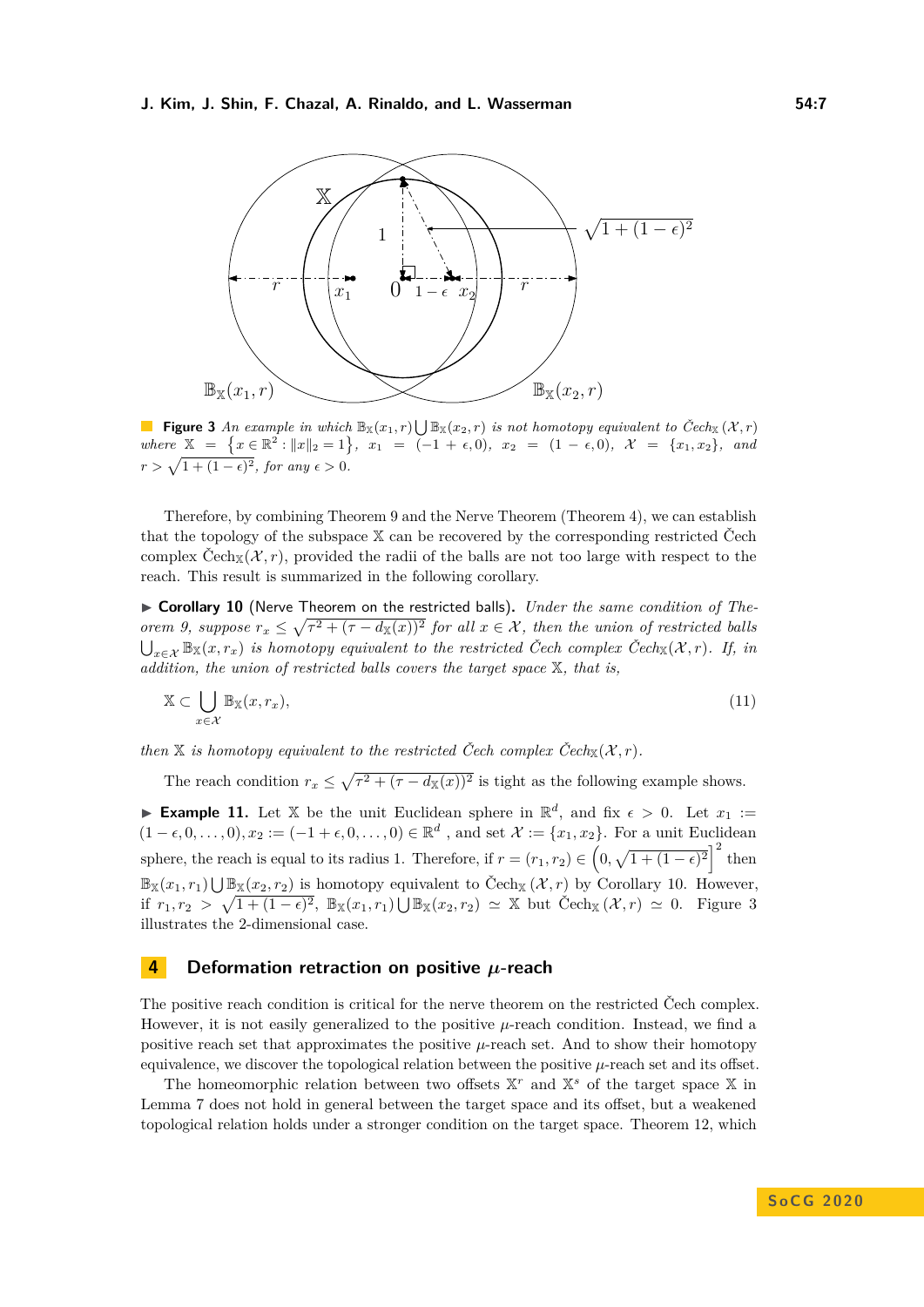<span id="page-7-2"></span>

**Figure 4** An example where  $X^r$  does not deformation retracts to X. X is a topologist's sine circle, *that is,*  $\mathbb{X} = \mathbb{X}_0 \cup \mathbb{X}_1 \cup \mathbb{X}_2$ *, with*  $\mathbb{X}_0 = \left\{ (x, \sin \frac{\pi}{x}) \in \mathbb{R}^2 : x \in [0, 1] \right\}$ ,  $\mathbb{X}_1 = \{0\} \times [-1, 1]$ *, and*  $\mathbb{X}_2$  *is a sufficiently smooth curve joining*  $(0,1)$  *and*  $(1,0)$  *and meeting*  $\mathbb{X}_0 \cup \mathbb{X}_1$  *only at its endpoints.* 

is one of the main results in our paper, asserts that if the target space X has a positive  $\mu$ -reach, then the offset  $\mathbb{X}^r$  deformation retracts to  $\mathbb X$  when the offset size is not large, and in particular, they are homotopy equivalent.

<span id="page-7-0"></span>**Find 12.** Let  $X \subset \mathbb{R}^d$  be a subset with positive  $\mu$ -reach  $\tau^{\mu} > 0$ . For  $r \leq \tau^{\mu}$ , the *r-offset* X *<sup>r</sup> deformation retracts to* X*. In particular,* X *and* X *<sup>r</sup> are homotopy equivalent.*

The positive  $\mu$ -reach condition  $r \leq \tau^{\mu}$  in Theorem [12](#page-7-0) is critical and cannot be weakened to  $\nabla_{\mathbb{X}}(x) \neq 0$  for all  $x \in \overline{\mathbb{X}^r} \backslash \mathbb{X}$  as in Lemma [7.](#page-4-2) Indeed, Example [13](#page-7-1) shows that the offset does not deformation retract to the target space although  $\nabla_{\mathbb{X}}(x) \neq 0$  for all  $x \in \mathbb{R}^d$ .

<span id="page-7-1"></span>**Example 13.** Let  $\mathbb{X} \subset \mathbb{R}^2$  be a topologist's sine circle, that is,  $\mathbb{X} = \mathbb{X}_0 \cup \mathbb{X}_1 \cup \mathbb{X}_2$ , with  $\mathbb{X}_0 = \left\{ (x, \sin \frac{\pi}{x}) \in \mathbb{R}^2 : x \in [0,1] \right\}, \mathbb{X}_1 = \{0\} \times [-1,1]$ , and  $\mathbb{X}_2$  is a sufficiently smooth curve joining  $(0, 1)$  and  $(1, 0)$  and meets  $\mathbb{X}_0 \cup \mathbb{X}_1$  only at its endpoints. See Figure [4.](#page-7-2) Then,  $\tau_{\mathbb{X}}^{\mu} = 0$  for any  $\mu \in (0,1]$  but  $\nabla_{\mathbb{X}}$  is nonzero for all  $x \in \mathbb{R}^2 \setminus \mathbb{X}$ . Now,  $H_1(\mathbb{X}) = 0$ , but for any sufficiently small  $r > 0$ ,  $X^r$  is homeomorphic to an annulus  $\mathbb{B}_{\mathbb{R}^2}(0,2)\setminus\overline{\mathbb{B}_{\mathbb{R}^2}(0,1)}$  and hence  $H_1(\mathbb{X}^r) = \mathbb{Z}$ . Hence  $\mathbb{X}^r$  cannot deformation retract to  $\mathbb{X}$ .

Using Theorem [12,](#page-7-0) we find a positive reach set that approximates the positive  $\mu$ -reach set. The set we will use is the double offset [\[9\]](#page-17-13). Recall that, for  $r > 0$ , an *r*-offset  $X^r$  of a set X is the collection of all points that are within *r* distance to X, that is,  $X^r := \bigcup_{x \in X} \mathbb{B}_{\mathbb{R}^d}(x, r)$ . The double offset is to take offset, take complement, take offset, and take complement, that is, for  $s \ge t > 0$ ,  $\mathbb{X}^{s,t} := (((\mathbb{X}^s)^{\complement})^t)^{\complement}$ . Roughly speaking, it is to inflate your set first, and then deflate your set, so that sharp corners become smooth. See [\[9\]](#page-17-13) for more details. To set up the homotopy equivalence of the positive *µ*-reach set and its double offset, we need another tool for finding the homotopy equivalence of the complement set. This is done in the next lemma.

<span id="page-7-3"></span>**► Lemma 14.** Let  $\mathbb{X} \subset \mathbb{R}^d$  be a subset with positive reach  $\tau > 0$ . For  $r \leq \tau$ ,  $\mathbb{X}^{\complement}$  deformation *retracts to*  $(X^r)^C$ . In particular,  $X^C$  and  $(X^r)^C$  are homotopy equivalent.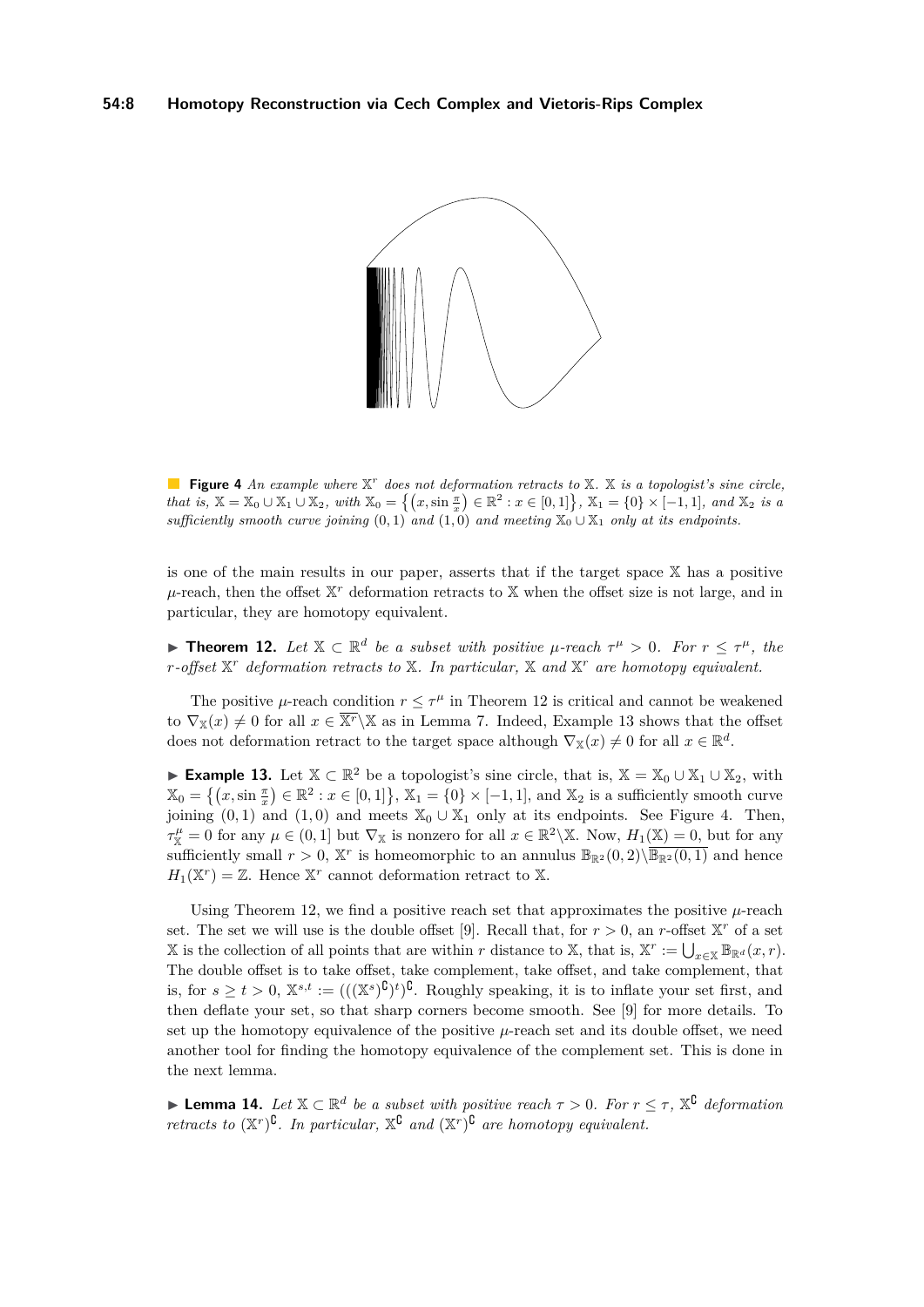Now, combining Theorem [12](#page-7-0) and Lemma [14](#page-7-3) gives the desired homotopy equivalence between the target set of positive *µ*-reach and its double offset, where the double offset has a positive reach.

<span id="page-8-3"></span> $\blacktriangleright$  **Corollary 15.** Let  $\mathbb{X} \subset \mathbb{R}^d$  *be a subset with positive μ*-reach  $τ^μ > 0$ *. For*  $s, t > 0$  *with*  $t ≤ s$ *,*  $let\ X^{s,t} := (((X^s)^{\complement})^t)^{\complement}$  *be the double offset of* X*. If*  $s < \tau^{\mu}$  *and*  $t < \mu s$ *, then*  $X^{s,t}$  *and* X *are homotopy equivalent, and the reach of*  $\mathbb{X}^{s,t}$  *is greater than or equal to t, that is,*  $\tau_{\mathbb{X}^{s,t}} \geq t$ .

# **5 Homotopy Reconstruction via Cech complex and Vietoris-Rips complex**

Next, we derive conditions under which the homotopy type of the target space is correctly recovered via the Čech complex and the Vietoris-Rips complex. We first extend the interleaving relationship of the ambient Čech complex and the Vietoris-Rips complex in [\(4\)](#page-2-3) to the different radii case in Lemma [16.](#page-8-0)

<span id="page-8-0"></span>▶ **Lemma 16.** Let  $X \subset \mathbb{R}^d$  be a set of points and  $r = \{r_x > 0 : x \in X\}$  be a set of radii *indexed by*  $x \in \mathcal{X}$ *. Then,* 

$$
\check{C}ech_{\mathbb{R}^d}(\mathcal{X},r)\subset Rips(\mathcal{X},r)\subset \check{C}ech_{\mathbb{R}^d}\left(\mathcal{X},\sqrt{\frac{2d}{d+1}}r\right).
$$

To recover the homotopy of the target set via the ambient Čech complex and the Vietoris-Rips complex, we utilize the restricted Čech complex. Hence, we set up the interleaving relationship between the restricted Čech complex and the ambient Čech complex in Lemma [17](#page-8-1) and between the restricted Čech complex and the Vietoris-Rips complex in Corollary [18.](#page-8-2)

<span id="page-8-1"></span>**► Lemma 17.** Let  $\mathbb{X} \subset \mathbb{R}^d$  be a subset with reach  $\tau > 0$  and let  $\mathcal{X} \subset \mathbb{R}^d$  be a set of points. *Let*  $r = \{r_x > 0 : x \in \mathcal{X}\}\$ be a set of radii indexed by  $x \in \mathcal{X}$ . Then,

$$
\check{C}ech_{\mathbb{X}}(\mathcal{X},r)\subset \check{C}ech_{\mathbb{R}^d}(\mathcal{X},r)\subset \check{C}ech_{\mathbb{X}}(\mathcal{X},r'),
$$

*where*  $r' = \{r'_x > 0 : x \in \mathcal{X}\}\$  *with* 

$$
r'_x = \sqrt{\frac{2\tau (r_x^2 + d_{\mathbb{X}}(x) (2\tau - d_{\mathbb{X}}(x)))}{\tau + \sqrt{\tau^2 - (r_x^2 + d_{\mathbb{X}}(x) (2\tau - d_{\mathbb{X}}(x)))}} - d_{\mathbb{X}}(x) (2\tau - d_{\mathbb{X}}(x)).}
$$

*Equivalently,*

$$
\check{C}ech_{\mathbb{R}^d}(\mathcal{X},r'')\subset \check{C}ech_{\mathbb{X}}(\mathcal{X},r)\subset \check{C}ech_{\mathbb{R}^d}(\mathcal{X},r),
$$

*where*  $r'' = \{r''_x > 0 : x \in \mathcal{X}\}\$  *with* 

$$
r''_x = \sqrt{\tau^2 - d_{\mathbb{X}}(x)(2\tau - d_{\mathbb{X}}(x)) - \frac{(2\tau^2 - r_x^2 - d_{\mathbb{X}}(x)(2\tau - d_{\mathbb{X}}(x)))^2}{4\tau^2}}.
$$

<span id="page-8-2"></span>► **Corollary 18.** *Let*  $\mathbb{X} \subset \mathbb{R}^d$  *be a subset with reach*  $\tau > 0$  *and let*  $\mathcal{X} \subset \mathbb{R}^d$  *be a set of points. Let*  $r = \{r_x > 0 : x \in \mathcal{X}\}\$ be a set of radii indexed by  $x \in \mathcal{X}$ . Then,

 $\check{C}ech_{\mathbb{X}}(\mathcal{X}, r) \subset Rips(\mathcal{X}, r) \subset \check{C}ech_{\mathbb{X}}(\mathcal{X}, r''')$ ,

*where*  $r''' = \{r'''_x > 0 : x \in \mathcal{X}\}\$  *with* 

$$
r'''_x = \sqrt{\frac{2\tau \left(\frac{2d}{d+1}r_x^2 + d_{\mathbb{X}}(x)\left(2\tau - d_{\mathbb{X}}(x)\right)\right)}{\tau + \sqrt{\tau^2 - \left(\frac{2d}{d+1}r_x^2 + d_{\mathbb{X}}(x)\left(2\tau - d_{\mathbb{X}}(x)\right)\right)}} - d_{\mathbb{X}}(x)\left(2\tau - d_{\mathbb{X}}(x)\right)}.
$$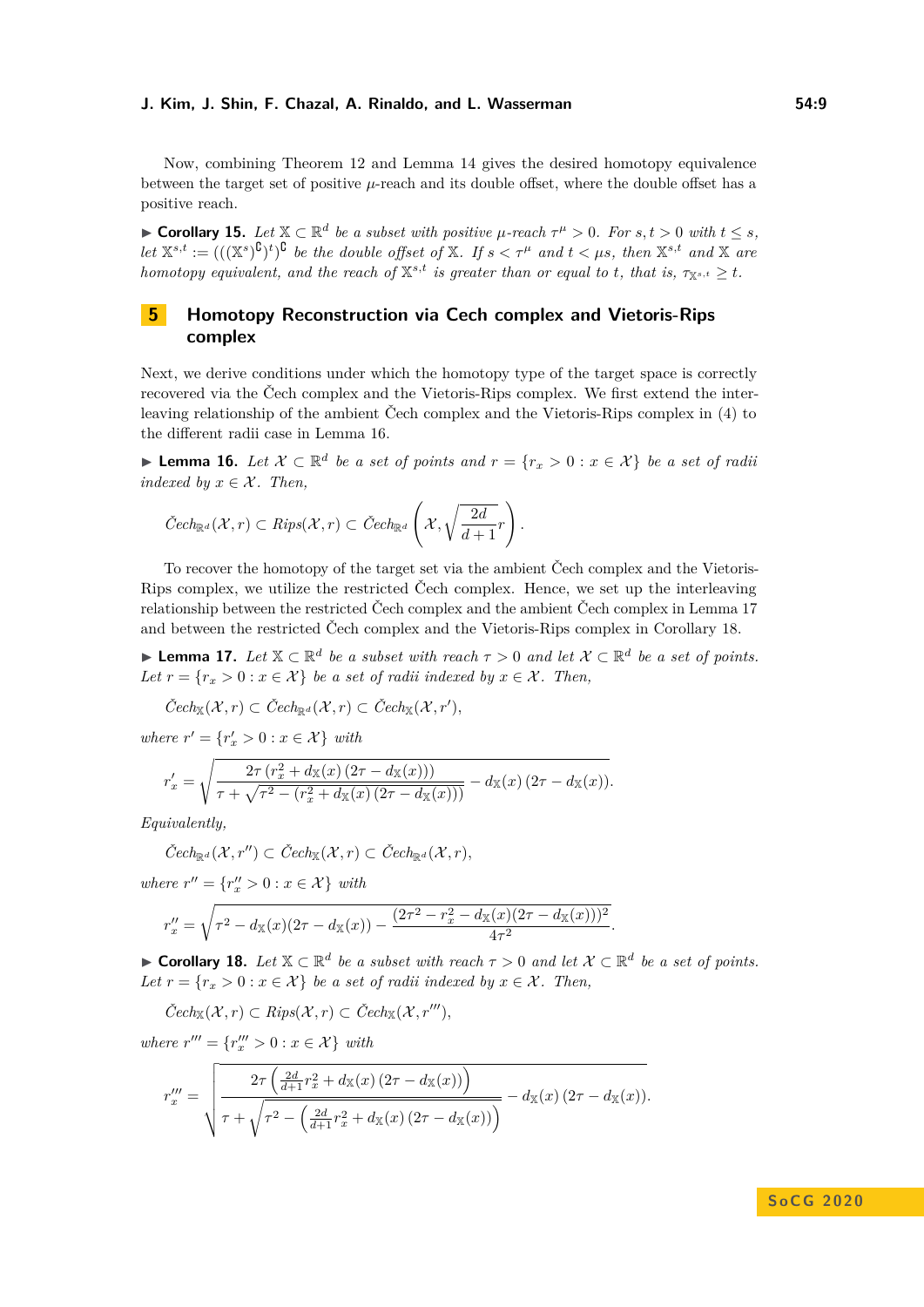#### **54:10 Homotopy Reconstruction via Cech Complex and Vietoris-Rips Complex**

Combining Nerve Theorem on the restricted balls (Corollary [10\)](#page-6-0) with the covering condition [\(11\)](#page-6-2) and Lemma [17](#page-8-1) or Corollary [18](#page-8-2) gives the following commutative diagram:

<span id="page-9-2"></span>

where S is either the ambient Čech complex Čech<sub>Rd</sub> ( $\mathcal{X}, r$ ) or the Vietoris-Rips complex  $Rips(\mathcal{X}, r)$ . Using this diagram, we develop the homotopy equivalence between the target space and either the ambient Čech complex or the Vietoris-Rips complex. First, Theorem [19](#page-9-0) asserts that when the target space of positive reach is densely covered by the data points and if they are not too far apart, the ambient Čech complex can be used to recover the homotopy type.

<span id="page-9-0"></span>**► Theorem 19.** Let  $\mathbb{X} \subset \mathbb{R}^d$  be a subset with reach  $\tau > 0$  and let  $\mathcal{X} \subset \mathbb{R}^d$  be a closed *discrete set of points.* Let  $\{r_x > 0 : x \in \mathcal{X}\}\$ be a set of radii indexed by  $x \in \mathcal{X}$  with  $r_{\min} := \min_{x \in \mathcal{X}} \{r_x\}$  *and*  $r_{\max} := \max_{x \in \mathcal{X}} \{r_x\}$ *, and let*  $\epsilon := \max \{d_{\mathbb{X}}(x) : x \in \mathcal{X}\}$ *. Suppose* X *is covered by the union of balls centered at x* ∈ X *and radius δ as*

<span id="page-9-3"></span><span id="page-9-1"></span>
$$
\mathbb{X} \subset \bigcup_{x \in \mathcal{X}} \mathbb{B}_{\mathbb{R}}(x,\delta). \tag{13}
$$

*Suppose that the maximum radius r*max *is bounded as*

$$
r_{\text{max}} \leq \tau - \epsilon. \tag{14}
$$

*Also, suppose δ satisfies the following condition:*

$$
\delta + \sqrt{r_{\max}^2 - \tilde{l}^2 + \epsilon (2\tau - \epsilon) - ((\tau - \epsilon)^2 - r_{\max}^2 + \tilde{l}^2 + (\tau - \epsilon_{\tilde{l}})^2) \left(\frac{\tau}{\sqrt{\tau^2 - \tilde{r}_{\delta,c}}} - 1\right)}
$$
  
\n
$$
\leq r_{\min},
$$
  
\n
$$
\sqrt{\frac{d}{2(d+1)} r_{\min}} \left( \sqrt{\tilde{r}_b^2 - (2\tau^2 - \tilde{r}_b^2) \left(\frac{\tau}{\sqrt{\tau^2 - \tilde{r}_{\delta,b}^2}} - 1\right)} + 2\delta \right) \leq r_{\min}^{\prime\prime},
$$
\n(15)

<span id="page-9-4"></span>
$$
\tilde{l} := \frac{1}{2} \left( r_{\min} - \tau + \sqrt{(\tau - \epsilon)^2 - r_{\max}^2} - \delta \right), \qquad \epsilon_{\tilde{l}} := \tau - \sqrt{(\tau - \epsilon)^2 - r_{\max}^2} + \tilde{l},
$$
\n
$$
\tilde{r}_{\delta,c}^2 := \min \left\{ \delta^2 + \epsilon (2\tau - \epsilon), \frac{1}{2} (r_{\max}^2 - \tilde{l}^2 + \epsilon (2\tau - \epsilon) + \epsilon_{\tilde{l}} (2\tau - \epsilon_{\tilde{l}})) \right\},
$$
\n
$$
r_{\min}'' := \sqrt{\tau^2 - \epsilon (2\tau - \epsilon) - \frac{(2\tau^2 - r_{\min}^2 - \epsilon (2\tau - \epsilon))^2}{4\tau^2}},
$$
\n
$$
\tilde{r}_b^2 := \frac{2\tau \left( (r_{\min}''^2) + \epsilon (2\tau - \epsilon) \right)}{\tau + \sqrt{\tau^2 - ((r_{\min}'')^2 + \epsilon (2\tau - \epsilon))}}, \qquad \tilde{r}_{\delta,b}^2 := \min \left\{ \delta^2 + \epsilon (2\beta - \epsilon), \frac{1}{2} \tilde{r}_b^2 \right\}.
$$

*Then*  $X$  *is homotopy equivalent to the ambient Čech complex Čech*<sub> $\mathbb{R}^d$  ( $\mathcal{X}, r$ ).</sub>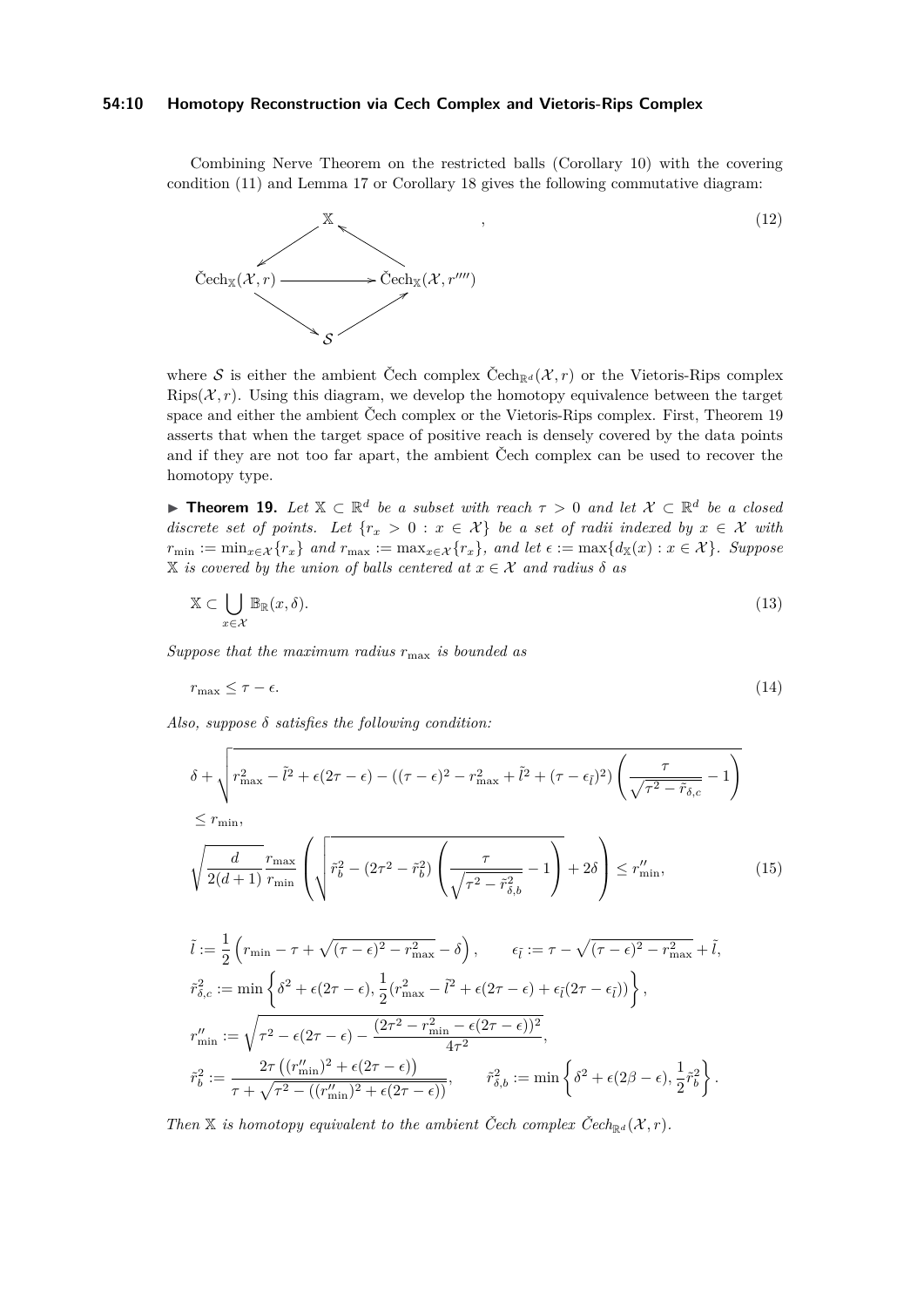A similar approach also gives the homotopy equivalence between the target space and the Vietoris-Rips complex when the target space has positive reach.

<span id="page-10-1"></span>**► Theorem 20.** Let  $\mathbb{X} \subset \mathbb{R}^d$  be a subset with reach  $\tau > 0$  and let  $\mathcal{X} \subset \mathbb{R}^d$  be a closed *discrete set of points.* Let  $\{r_x > 0 : x \in \mathcal{X}\}\$ be a set of radii indexed by  $x \in \mathcal{X}$  with  $r_{\min} := \min_{x \in \mathcal{X}} \{r_x\}$  *and*  $r_{\max} := \max_{x \in \mathcal{X}} \{r_x\}$ *, and let*  $\epsilon := \max \{d_{\mathbb{X}}(x) : x \in \mathcal{X}\}$ *. Suppose*  $X$  *is covered by the union of balls centered at*  $x \in \mathcal{X}$  *and radius*  $\delta$  *as* 

<span id="page-10-0"></span>
$$
\mathbb{X} \subset \bigcup_{x \in \mathcal{X}} \mathbb{B}_{\mathbb{R}}(x,\delta). \tag{16}
$$

*Suppose that the maximum radius r*max *is bounded as*

<span id="page-10-2"></span>
$$
r_{\max} \le \sqrt{\frac{d+1}{2d}} \left( \tau - \epsilon \right). \tag{17}
$$

*Also, suppose δ satisfies the following condition:*

$$
\sqrt{\tilde{r}_b^2(r_{\max}) - (2\tau^2 - \tilde{r}_b^2(r_{\max})) \left( \frac{\tau}{\sqrt{\tau^2 - \tilde{r}_{\delta,b}^2(r_{\max})}} - 1 \right)} + 2\delta \le 2r_{\min},
$$
\n
$$
\sqrt{\frac{d}{2(d+1)} \left( \sqrt{\tilde{r}_b^2(r_{\min}'') - (2\tau^2 - \tilde{r}_b^2(r_{\min}'')) \left( \frac{\tau}{\sqrt{\tau^2 - \tilde{r}_{\delta,b}^2(r_{\min}'')}} - 1 \right)} + 2\delta \right) \le r_{\min}''},
$$
\n(18)

*where*

<span id="page-10-3"></span>
$$
r''_{\min} := \sqrt{\tau^2 - \epsilon (2\tau - \epsilon) - \frac{(2\tau^2 - r_{\min}^2 - \epsilon (2\tau - \epsilon))^2}{4\tau^2}},
$$
  

$$
\tilde{r}_b^2(t) := \frac{2\tau (t^2 + \epsilon (2\tau - \epsilon))}{\tau + \sqrt{\tau^2 - (t^2 + \epsilon (2\tau - \epsilon))}}, \qquad \tilde{r}_{\delta,b}^2(t) := \min \left\{ \delta^2 + \epsilon (2\tau - \epsilon), \frac{1}{2} \tilde{r}_b^2(t) \right\}.
$$

*Then*  $\mathbb X$  *is homotopy equivalent to the Vietoris-Rips complex Rips* $(\mathcal X, r)$ *.* 

 $\triangleright$  Remark 21. Compared to the restricted Čech complex (Corollary [10\)](#page-6-0), the covering condition in [\(13\)](#page-9-1) or [\(16\)](#page-10-0) is more critical for the ambient Čech complex (Theorem [19\)](#page-9-0) or the Vietoris-Rips complex (Theorem [20\)](#page-10-1). Although the restricted Čech complex Čech<sub>X</sub> $(\mathcal{X}, r)$  is still homotopy equivalent to the union of restricted balls  $\bigcup_{x \in \mathcal{X}} \mathbb{B}_{\mathbb{X}}(x, r_x)$  without the covering condition in [\(11\)](#page-6-2), such homotopy equivalence does not hold for the ambient Čech complex or the Vietoris-Rips complex. This is since the upper triangle of the diagram in [\(12\)](#page-9-2) only holds under the covering condition in [\(13\)](#page-9-1) or [\(16\)](#page-10-0). Furthermore, the covering condition in [\(13\)](#page-9-1) or [\(16\)](#page-10-0) is denser in that  $\delta < r_x$  for all  $x \in \mathcal{X}$ , to construct an additional homotopy equivalence on the lower triangle of the diagram in [\(12\)](#page-9-2).

The homotopy equivalences in Theorem [19](#page-9-0) and [20](#page-10-1) for the positive reach case is extended to the positive  $\mu$ -reach case by applying Corollary [15](#page-8-3) with the double offset of the target space. Corollary [22](#page-11-0) shows that when the double offset of the target space of positive  $\mu$ -reach is densely covered by the data points and if they are not too far apart, either the ambient Čech complex or the Vietoris-Rips complex can be used to recover the homotopy type of X.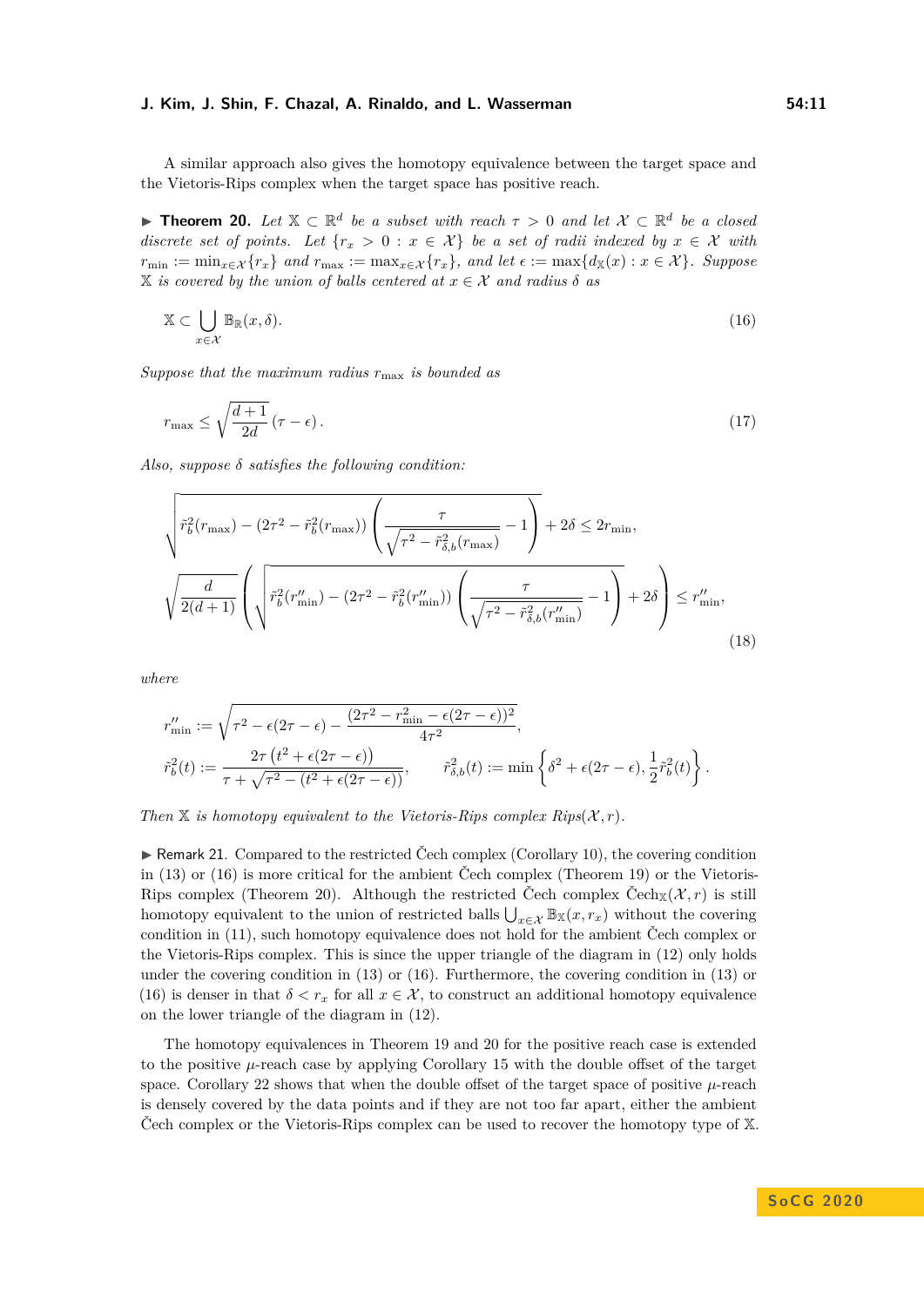### **54:12 Homotopy Reconstruction via Cech Complex and Vietoris-Rips Complex**

<span id="page-11-0"></span>**► Corollary 22.** Let  $\mathbb{X} \subset \mathbb{R}^d$  be a subset with positive  $\mu$ -reach  $\tau^{\mu} > 0$  and let  $\mathcal{X} \subset \mathbb{R}^d$  be *a closed discrete set of points. Let*  $\{r_x > 0 : x \in \mathcal{X}\}$  *be a set of radii indexed by*  $x \in \mathcal{X}$  $with r_{\min} := \min_{x \in \mathcal{X}} \{r_x\}$  and  $r_{\max} := \max_{x \in \mathcal{X}} \{r_x\}$ . Let  $s, t, \epsilon \geq 0$  with  $\frac{t}{\mu} < s < \tau^{\mu}$ , and let  $\mathbb{Y} := (((\mathbb{X}^s)^{\complement})^t)$  *be the double offset, with*  $d_{\mathbb{Y}}(x) \leq \epsilon$  for all  $x \in \mathcal{X}$ *. Suppose*  $\mathbb{Y}$  *is covered by the union of balls centered at*  $x \in \mathcal{X}$  *and radius*  $\delta$  *as* 

$$
\mathbb{Y} \subset \bigcup_{x \in \mathcal{X}} \mathbb{B}_{\mathbb{R}}(x,\delta).
$$

(i) *Suppose*  $r_{\text{max}} \leq t - \epsilon$ , and  $\delta$  *satisfies the following condition:* 

$$
\delta + \sqrt{r_{\max}^2 - \tilde{l}^2 + \epsilon(2t - \epsilon) - ((t - \epsilon)^2 - r_{\max}^2 + \tilde{l}^2 + (t - \epsilon_{\tilde{l}})^2) \left(\frac{t}{\sqrt{t^2 - \tilde{r}_{\delta,c}}} - 1\right)}
$$
  
\n
$$
\leq r_{\min},
$$
  
\n
$$
\sqrt{\frac{d}{2(d+1)} r_{\min}} \left( \sqrt{\tilde{r}_b^2 - (2t^2 - \tilde{r}_b^2) \left(\frac{t}{\sqrt{t^2 - \tilde{r}_{\delta,b}^2}} - 1\right)} + 2\delta \right) \leq r_{\min}^{\prime\prime},
$$

*where*

$$
\begin{aligned} \tilde{l} &:= \frac{1}{2}\left(r_{\min} - t + \sqrt{(t-\epsilon)^2 - r_{\max}^2} - \delta\right), & \epsilon_{\tilde{l}} &:= t - \sqrt{(t-\epsilon)^2 - r_{\max}^2} + \tilde{l}, \\ \tilde{r}_{\delta,c}^2 &:= \min\left\{\delta^2 + \epsilon(2t-\epsilon), \frac{1}{2}(r_{\max}^2 - \tilde{l}^2 + \epsilon(2t-\epsilon) + \epsilon_{\tilde{l}}(2t-\epsilon))\right\}, \\ r_{\min}' &:= \sqrt{t^2 - \epsilon(2t-\epsilon) - \frac{(2t^2 - r_{\min}^2 - \epsilon(2t-\epsilon))^2}{4t^2}}, \\ \tilde{r}_b^2 &:= \frac{2t\left((r_{\min}'')^2 + \epsilon(2t-\epsilon)\right)}{t + \sqrt{t^2 - \left((r_{\min}'')^2 + \epsilon(2t-\epsilon)\right)}}, & \tilde{r}_{\delta,b}^2 &:= \min\left\{\delta^2 + \epsilon(2t-\epsilon), \frac{1}{2}\tilde{r}_b^2\right\}. \end{aligned}
$$

*Then*  $X$  *is homotopy equivalent to the ambient Čech complex Čech* $R^d$  ( $X, r$ ). (ii) *Suppose*  $r_{\text{max}} \leq \sqrt{\frac{d+1}{2d}} (t - \epsilon)$ , and  $\delta$  satisfies the following condition:

$$
\sqrt{\widetilde{r}_b^2(r_\text{max}) - (2t^2 - \widetilde{r}_b^2(r_\text{max}))\left(\frac{t}{\sqrt{t^2 - \widetilde{r}_{\delta,b}^2(r_\text{max})}} - 1\right)} + 2\delta \le 2r_\text{min},
$$
  

$$
\sqrt{\frac{d}{2(d+1)}} \left(\sqrt{\widetilde{r}_b^2(r_\text{min}'') - (2t^2 - \widetilde{r}_b^2(r_\text{min}''))\left(\frac{t}{\sqrt{t^2 - \widetilde{r}_{\delta,b}^2(r_\text{min}'')}} - 1\right)} + 2\delta \right) \le r_\text{min}''
$$

*where*

$$
r''_{\min} := \sqrt{t^2 - \epsilon(2t - \epsilon) - \frac{(2t^2 - r_{\min}^2 - \epsilon(2t - \epsilon))^2}{4t^2}},
$$
  

$$
\tilde{r}_b^2(t) := \frac{2t\left(t^2 + \epsilon(2t - \epsilon)\right)}{t + \sqrt{t^2 - (t^2 + \epsilon(2t - \epsilon))}}, \qquad \tilde{r}_{\delta,b}^2(t) := \min\left\{\delta^2 + \epsilon(2t - \epsilon), \frac{1}{2}\tilde{r}_b^2(t)\right\}.
$$

*Then*  $X$  *is homotopy equivalent to the Vietoris-Rips complex Rips*( $X, r$ ).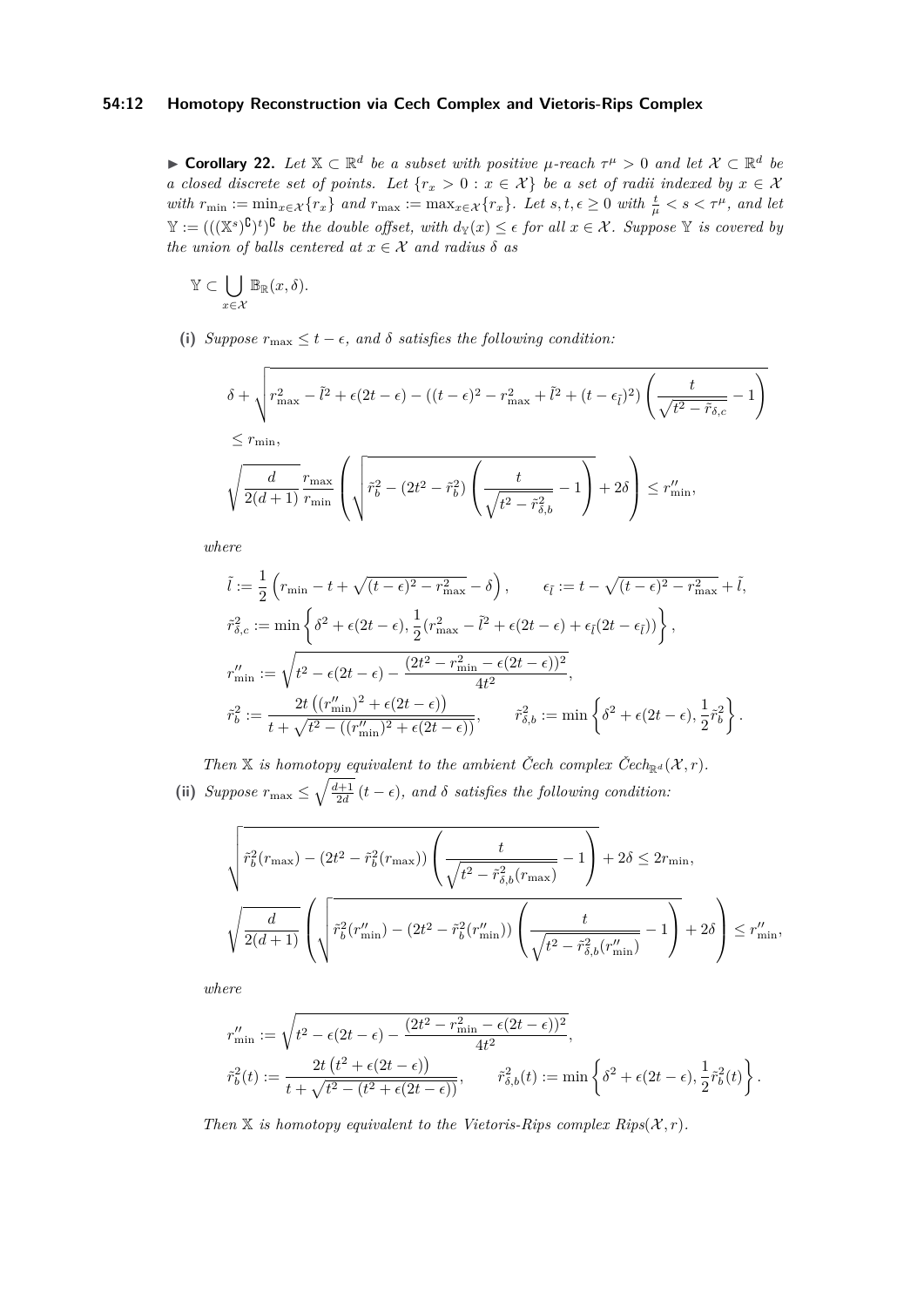We end this section by introducing a sampling condition in which we can guarantee the covering conditions in Corollary [10](#page-6-0) and Theorem [19,](#page-9-0) [20](#page-10-1) are satisfied. Let *P* be the sampling distribution on X. We assume that there exist positive constants  $a, b$  and  $\epsilon_0$  such that, for all  $x \in \mathbb{X}$ , the following inequality holds:

$$
P(\mathbb{B}_{\mathbb{R}^d}(x,\epsilon)) \ge a\epsilon^b, \quad \text{for all } \epsilon \in (0,\epsilon_0). \tag{19}
$$

This condition on *P* is also known as the (*a, b*)-condition or the standard condition [\[15,](#page-17-16) [14,](#page-17-17) [10\]](#page-17-18). It is satisfied, for example, if X is a smooth manifold of dimension *b* and *P* has a density with respect to the Hausdorff measure on it bounded from below by *a*.

Under this condition, we have the following covering lemma.

**Example 123.** Let  $\{X_1, \ldots, X_n\}$  be an *i.i.d.* sample from the distribution P and let  $\{r_n =$  $(r_{n,1},\ldots,r_{n,n})\}_{n\in\mathbb{N}}$  *be a triangular array of positive numbers such that, for each n*,

$$
2\left(\frac{\log n}{an}\right)^{1/b} \le \min_i r_{n,i} \le 2\epsilon_0. \tag{20}
$$

*Then, the probability that the sample is a*  $r_n$ -covering of X *is bounded as* 

$$
P\left(\mathbb{X}\subset \bigcup_{i=1}^{n} \mathbb{B}_{\mathbb{R}^{d}}(X_{i}, r_{n,i})\right) \geq 1 - \frac{1}{2^{b}\log n}.
$$
\n
$$
(21)
$$

### <span id="page-12-1"></span>**5.1 Conditions for homotopy reconstruction**

In this subsection, we discuss the tightness of the conditions we have identified for guaranteeing the homotopy equivalence of the target space and the Čech complex and the Vietoris-Rips complex. We first argue that the maximum radius conditions in [\(14\)](#page-9-3) and [\(17\)](#page-10-2) are tight, as Example [24](#page-12-0) shows that the Čech complex fails to be homotopy equivalent to  $X$  when  $r_{\text{max}} > \tau - d_{\mathbb{X}}(x)$  and the Vietoris-Rips complex fails to be homotopy equivalent to X when  $r_{\text{max}} > \sqrt{\frac{d+1}{2d}} (\tau - d_{\mathbb{X}}(x))$  and  $d \leq 2$ .

<span id="page-12-0"></span>**Example 24.** Let  $\epsilon \in [0,1)$  be fixed. Let  $\mathbb{X} \subset \mathbb{R}^d$  be the unit sphere in  $\mathbb{R}^d$ , and let  $\mathcal{X} = \{x_1, \ldots, x_n\} \subset (1 - \epsilon) \mathbb{X}$  be a finite set of points on the sphere centered at 0 and of radius  $1 - \epsilon$ . Suppose that for some  $\delta > \epsilon$ , X is covered by  $\delta$ -balls centered at X, that is,  $\mathbb{X} \subset \bigcup_{x \in \mathcal{X}} \mathbb{B}_{\mathbb{R}}(x, \delta)$ . The reach of X equals to its radius 1.

For the ambient Čech complex, if  $r \in (0, 1 - \epsilon]^n$  and condition [\(15\)](#page-9-4) is satisfied, then X is homotopy equivalent to Čech<sub>X</sub> ( $\mathcal{X}, r$ ) by Theorem [19.](#page-9-0) Now, suppose that  $r_{\min} > 1 - \epsilon$ . Then  $0 \in \mathbb{B}_{\mathbb{R}^d}(x_i, r_{x_i})$  for all *i*, hence for any  $y \in \bigcup_{i=1}^n \mathbb{B}_{\mathbb{R}^d}(x_i, r_{x_i})$ , a line segment connecting 0 and *y* is contained in  $\bigcup_{i=1}^n \mathbb{B}_{\mathbb{R}^d}(x_i, r_{x_i})$  as well. Hence  $\bigcup_{i=1}^n \mathbb{B}_{\mathbb{R}^d}(x_i, r_{x_i})$  is contractible, and then from the usual Nerve Theorem, Čech<sub>R</sub><sub>d</sub> ( $\mathcal{X}, r$ )  $\simeq \bigcup_{i=1}^{n} \mathbb{B}_{\mathbb{R}^d}(x_i, r_{x_i}) \simeq 0$ . On the other hand, the *d* − 1-th homology group of X is  $H_{d-1}(\mathbb{X}) = \mathbb{Z}$ , so X and Čech<sub>R</sub><sub>d</sub> ( $\mathcal{X}, r$ ) are not homotopy equivalent.

For the Vietoris-Rips complex, if  $r \in \left(0, \sqrt{\frac{d+1}{2d}}(1-\epsilon)\right]^{d+1}$  and condition [\(18\)](#page-10-3) is satisfied, then X is homotopy equivalent to Rips<sub>X</sub> $(\mathcal{X}, r)$  by Theorem [20.](#page-10-1) Now, suppose each  $r_{x_i}$  is equal to some  $r > \sqrt{\frac{d+1}{2d}}(1-\epsilon)$ , and further suppose that  $d \leq 2$  and  $\delta < \frac{1}{2(1-\epsilon)}r_0 - \frac{\sqrt{3}}{4}$ . When  $d = 1$ , then the Vietoris-Rips complex equals the ambient Čech complex, hence from the above argument, Rips $(\mathcal{X}, r) = \text{Čech}_{\mathbb{R}^d}(\mathcal{X}, r) \simeq 0$ . When  $d = 2$ , then Rips $(\mathcal{X}, r) \cong$  $\text{Rips}\left(\frac{1}{1-\epsilon}\mathcal{X},\frac{1}{1-\epsilon}r_0\right)$  and  $\frac{1}{1-\epsilon}\mathcal{X}\subset\mathbb{X}\subset\bigcup_{i=1}^n\mathbb{B}_{\mathbb{R}^d}(\frac{1}{1-\epsilon}x_i,\delta)$  holds. Then  $\frac{1}{1-\epsilon}r_0-2\delta>\frac{\sqrt{3}}{2}$ ,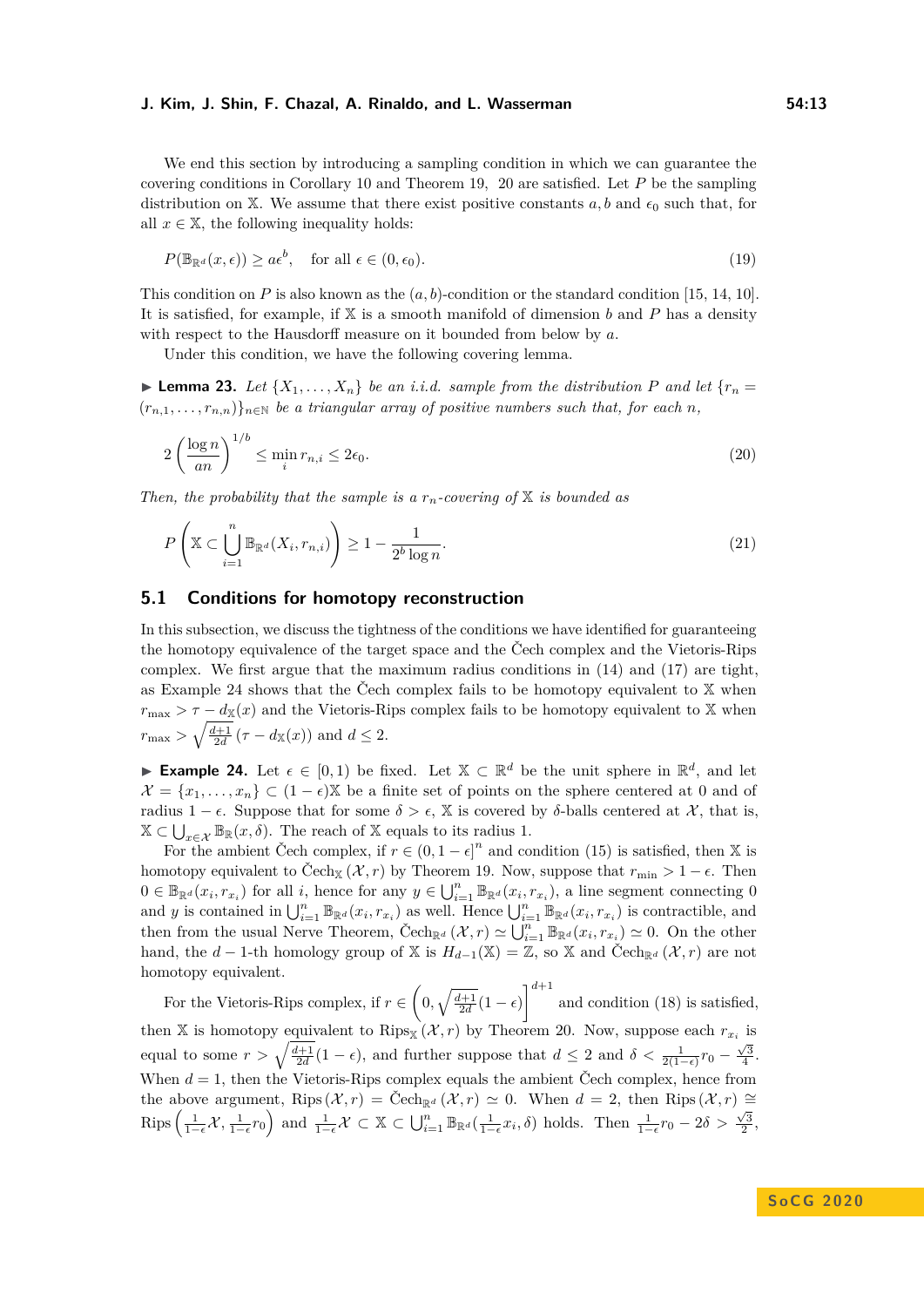#### **54:14 Homotopy Reconstruction via Cech Complex and Vietoris-Rips Complex**

and hence from Proposition 3.8, Corollary 4.5, Proposition 5.2 of [\[2\]](#page-16-6), either Rips  $(\mathcal{X}, r) \simeq$  $S^{2l+1}$  for some  $l \geq 1$  or Rips $(\mathcal{X}, r) \simeq \sqrt{c} S^{2l}$  for some  $l \geq 1$  and  $c \geq 0$ . In either case,  $H_1(\text{Rips }(\mathcal{X},r)) = 0$ . However, the *d* − 1-th homology group of X is  $H_{d-1}(\mathbb{X}) = \mathbb{Z}$ , so X and Rips  $(\mathcal{X}, r)$  are not homotopy equivalent.

We then rephrase the conditions on  $\epsilon := \max\{d_{\mathbb{X}}(x) : x \in \mathcal{X}\}\)$  and the covering radius  $\delta$ in [\(15\)](#page-9-4) and [\(18\)](#page-10-3) in terms of the Hausdorff distance  $d_H(\mathbb{X}, \mathcal{X})$ . For simplicity, we consider the case when all the radii *rx*'s are equal, and we denote that common value as *r*. In general, the Hausdorff distance  $d_H(\mathbb{X}, \mathcal{X})$  gives a bound for both  $\epsilon$  and  $\delta$ , that is,  $\epsilon, \delta \leq d_H(\mathbb{X}, \mathcal{X})$ . Let  $\rho := \frac{d_H(\mathbb{X}, \mathcal{X})}{\tau}$ . For the Čech complex, a sufficient condition for [\(15\)](#page-9-4) is that for some  $\frac{r}{\tau} \in (0, 1]$ ,

$$
\rho + \sqrt{\left(\frac{r}{\tau}\right)^2 - \tilde{l}^2 + \rho(2-\rho) - \left((1-\rho)^2 - \left(\frac{r}{\tau}\right)^2 + \tilde{l}^2 + (1-\rho_{\tilde{l}})^2\right) \left(\frac{1}{\sqrt{1-\tilde{r}_{\delta,c}^2}} - 1\right)} \le \frac{r}{\tau},
$$
  

$$
\sqrt{\frac{d}{2(d+1)}} \left(\sqrt{\tilde{r}_b^2 - (2-\tilde{r}_b^2) \left(\frac{1}{\sqrt{1-\tilde{r}_{\delta,b}^2}} - 1\right)} + 2\rho\right) \le r_{\min}''
$$
, (22)

where

<span id="page-13-0"></span>
$$
\begin{split} \tilde{l} &:= \frac{1}{2}\left(\frac{r}{\tau}-1+\sqrt{(1-\rho)^2-(\frac{r}{\tau})^2}-\rho\right), \qquad \rho_{\tilde{l}} := 1-\sqrt{(1-\rho)^2-(\frac{r}{\tau})^2}+\tilde{l}, \\ \tilde{r}_{\delta,c}^2 &:= \min\left\{2\rho, \frac{1}{2}((\frac{r}{\tau})^2-\tilde{l}^2+\rho(2-\rho)+\rho_{\tilde{l}}(2-\rho_{\tilde{l}}))\right\}, \\ r_{\min}^{\prime\prime} &:= \sqrt{1-\rho(2-\rho)-\frac{(2-(\frac{r}{\tau})^2-\rho(2-\rho))^2}{4}}, \\ \tilde{r}_b^2 &:= \frac{2\left((r_{\min}^{\prime\prime})^2+\rho(2-\rho)\right)}{1+\sqrt{1-((r_{\min}^{\prime\prime})^2+\rho(2-\rho))}}, \qquad \tilde{r}_{\delta,b}^2 := \min\left\{2\rho, \frac{1}{2}\tilde{r}_b^2\right\}. \end{split}
$$

And for the Vietoris-Rips complex, the sufficient condition for [\(18\)](#page-10-3) is

<span id="page-13-1"></span>
$$
\sqrt{\tilde{r}_b^2(r_0) - (2 - \tilde{r}_b^2(r_0)) \left(\frac{1}{\sqrt{1 - \tilde{r}_{\delta,b}^2(r_0)}} - 1\right)} + 2\rho \le 2r_0,
$$
\n
$$
\sqrt{\frac{d}{2(d+1)} \left(\sqrt{\tilde{r}_b^2(r_{\min}''') - (2 - \tilde{r}_b^2(r_{\min}'')) \left(\frac{1}{\sqrt{1 - \tilde{r}_{\delta,b}^2(r_{\min}'') - 1}}\right)} + 2\rho\right)} \le r_{\min}''
$$
\n(23)

where

$$
r_0 := \sqrt{\frac{d+1}{2d}} (1 - \rho), \qquad r''_{\min} := \sqrt{1 - \rho(2 - \rho) - \frac{(2 - \frac{d+1}{2d}(1 - \rho)^2 - \rho(2 - \rho))^2}{4}},
$$
  

$$
\tilde{r}_b^2(t) := \frac{2\left(t^2 + \rho(2 - \rho)\right)}{1 + \sqrt{1 - (t^2 + \rho(2 - \rho))}}, \qquad \tilde{r}_{\delta,b}^2(t) := \min\left\{2\rho, \frac{1}{2}\tilde{r}_b^2(t)\right\}.
$$

With the aid of a computer program, we can check that [\(22\)](#page-13-0) is equivalent to  $\rho \leq 0.01591 \cdots$ , and [\(23\)](#page-13-1) is equivalent to  $\rho \leq 0.07856 \cdots$ .

Now, we consider two specific cases. First, we consider the noiseless case  $\mathcal{X} \subset \mathbb{X}$ , that is, the data points lie in the target space. For that case,  $\epsilon = 0$  and  $\delta \leq d_H(\mathbb{X}, \mathcal{X})$ . For the Čech complex, the sufficient condition for [\(15\)](#page-9-4) is that for some  $\frac{r}{\tau} \in (0,1]$ ,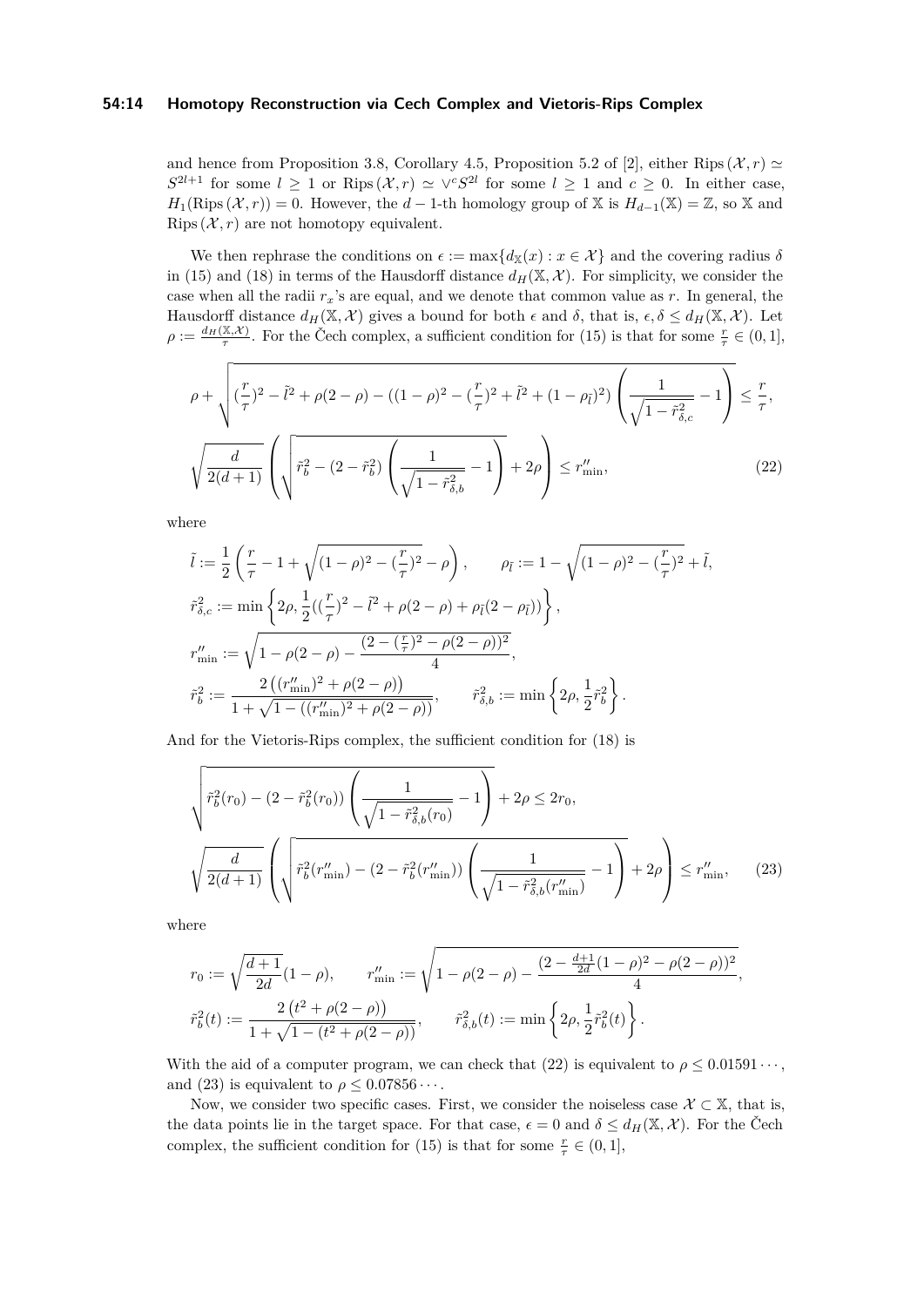$$
\rho + \sqrt{\left(\frac{r}{\tau}\right)^2 - \tilde{l}^2 - \left(1 - \left(\frac{r}{\tau}\right)^2 + \tilde{l}^2 + \left(1 - \rho_{\tilde{l}}\right)^2\right) \left(\frac{1}{\sqrt{1 - \tilde{r}_{\delta,c}^2}} - 1\right)} \le \frac{r}{\tau},
$$
\n
$$
\sqrt{\frac{d}{2(d+1)}} \left(\sqrt{\tilde{r}_b^2 - \left(2 - \tilde{r}_b^2\right) \left(\frac{1}{\sqrt{1 - \tilde{r}_{\delta,b}^2}} - 1\right)} + 2\rho\right) \le r_{\min}''
$$
\n(24)

where

$$
\begin{split} \tilde{l} &:= \frac{1}{2}\left(\frac{r}{\tau}-1+\sqrt{1-(\frac{r}{\tau})^2}-\rho\right), \qquad \rho_{\tilde{l}} := 1-\sqrt{1-(\frac{r}{\tau})^2}+\tilde{l},\\ \tilde{r}^2_{\delta,c} &:= \min\left\{\rho^2,\frac{1}{2}((\frac{r}{\tau})^2-\tilde{l}^2+\rho_{\tilde{l}}(2-\rho_{\tilde{l}}))\right\},\\ r''_{\min} &:= \sqrt{1-\frac{(2-(\frac{r}{\tau})^2)^2}{4}}, \qquad \tilde{r}^2_b := \frac{2(r''_{\min})^2}{1+\sqrt{1-(r''_{\min})^2}}, \qquad \tilde{r}^2_{\delta,b} := \min\left\{\rho^2,\frac{1}{2}\tilde{r}^2_b\right\}. \end{split}
$$

For the Vietoris-Rips complex, a sufficient condition for [\(18\)](#page-10-3) is

$$
\sqrt{\tilde{r}_b^2(r_0) - (2 - \tilde{r}_b^2(r_0)) \left( \frac{1}{\sqrt{1 - \tilde{r}_{\delta,b}^2(r_0)}} - 1 \right)} + 2\rho \le 2r_0,
$$
\n
$$
\sqrt{\frac{d}{2(d+1)} \left( \sqrt{\tilde{r}_b^2(r_{\min}'') - (2 - \tilde{r}_b^2(r_{\min}'')) \left( \frac{1}{\sqrt{1 - \tilde{r}_{\delta,b}^2(r_{\min}'')}} - 1 \right)} + 2\rho \right)} \le r_{\min}''
$$
\n(25)

<span id="page-14-2"></span><span id="page-14-1"></span><span id="page-14-0"></span>*,*

where

$$
r_0 := \sqrt{\frac{d+1}{2d}} (1 - \rho), \qquad r''_{\min} := \sqrt{1 - \frac{(2 - \frac{d+1}{2d}(1 - \rho)^2)^2}{4}}
$$

$$
\tilde{r}_b^2(t) := \frac{2t^2}{1 + \sqrt{1 - t^2}}, \qquad \tilde{r}_{\delta,b}^2(t) := \min\left\{\rho^2, \frac{1}{2}\tilde{r}_b^2(t)\right\}.
$$

With the aid of a computer program, we can check that [\(24\)](#page-14-0) is equivalent to  $\rho \leq 0.02994 \cdots$ , and [\(25\)](#page-14-1) is equivalent to  $\rho \leq 0.1117 \cdots$ .

Second, we consider the asymptotic case, where we sample more and more points and  $\mathcal X$ forms a dense cover of X, that is,  $\sup_{y \in \mathbb{X}} \inf_{x \in \mathcal{X}} ||x - y|| \to 0$ . Still, we have a noisy sample distribution, that is,  $\sup_{x \in \mathcal{X}} \inf_{y \in \mathbb{X}} ||x - y|| \to 0$ , so the Hausdorff distance  $d_H(\mathbb{X}, \mathcal{X})$  need not go to 0. In this case,  $\delta \to 0$  and  $\epsilon \leq d_H(\mathbb{X}, \mathcal{X})$ . For the Čech complex, a sufficient condition for [\(15\)](#page-9-4) is that for some  $\frac{r}{\tau} \in (0,1]$ ,

$$
\sqrt{\left(\frac{r}{\tau}\right)^2 - \tilde{l}^2 + \rho(2-\rho) - \left((1-\rho)^2 - \left(\frac{r}{\tau}\right)^2 + \tilde{l}^2 + (1-\rho_{\tilde{l}})^2\right)} \left(\frac{1}{\sqrt{1-\tilde{r}_{\delta,c}^2}} - 1\right)} \le \frac{r}{\tau},
$$
\n
$$
\sqrt{\frac{d}{2(d+1)}} \sqrt{\tilde{r}_b^2 - (2-\tilde{r}_b^2) \left(\frac{1}{\sqrt{1-\tilde{r}_{\delta,b}^2}} - 1\right)} \le r_{\min}''
$$
\n(26)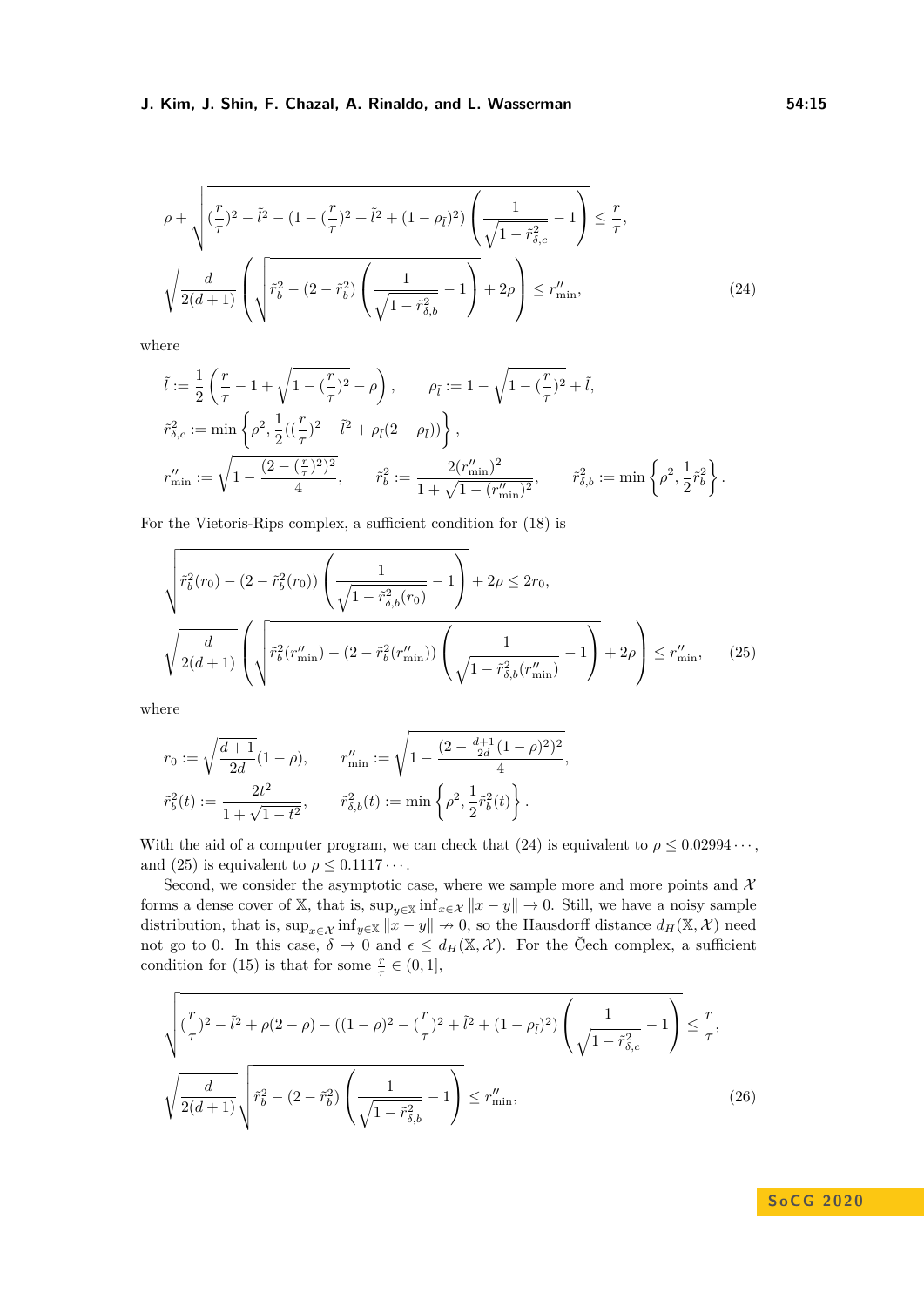### **54:16 Homotopy Reconstruction via Cech Complex and Vietoris-Rips Complex**

where

$$
\begin{split} \tilde{l} &:= \frac{1}{2}\left(\frac{r}{\tau}-1+\sqrt{(1-\rho)^2-(\frac{r}{\tau})^2}\right), \qquad \rho_{\tilde{l}} := 1-\sqrt{(1-\rho)^2-(\frac{r}{\tau})^2}+\tilde{l}, \\ \tilde{r}_{\delta,c}^2 &:= \min\left\{\rho(2-\rho), \frac{1}{2}((\frac{r}{\tau})^2-\tilde{l}^2+\rho(2-\rho)+\rho_{\tilde{l}}(2-\rho_{\tilde{l}}))\right\}, \\ r_{\min}^{\prime\prime} &:= \sqrt{1-\rho(2-\rho)-\frac{(2-(\frac{r}{\tau})^2-\rho(2-\rho))^2}{4}}, \\ \tilde{r}_b^2 &:= \frac{2\left((r_{\min}^{\prime\prime})^2+\rho(2-\rho)\right)}{1+\sqrt{1-((r_{\min}^{\prime\prime})^2+\rho(2-\rho))}}, \qquad \tilde{r}_{\delta,b}^2 := \min\left\{\rho(2-\rho), \frac{1}{2}\tilde{r}_b^2\right\}. \end{split}
$$

And for the Vietoris-Rips complex, a sufficient condition for [\(18\)](#page-10-3) is

<span id="page-15-1"></span>
$$
\sqrt{\tilde{r}_b^2(r_0) - (2 - \tilde{r}_b^2(r_0)) \left(\frac{1}{\sqrt{1 - \tilde{r}_{\delta,b}^2(r_0)}} - 1\right)} \le 2r_0,
$$
\n
$$
\sqrt{\frac{d}{2(d+1)}\sqrt{\tilde{r}_b^2(r_{\min}'') - (2 - \tilde{r}_b^2(r_{\min}'')) \left(\frac{1}{\sqrt{1 - \tilde{r}_{\delta,b}^2(r_{\min}'') - 1}}\right)} \le r_{\min}''
$$
\n(27)

where

$$
r_0 := \sqrt{\frac{d+1}{2d}} (1 - \rho), \qquad r''_{\min} := \sqrt{1 - \rho(2 - \rho) - \frac{(2 - \frac{d+1}{2d}(1 - \rho)^2 - \rho(2 - \rho))^2}{4}},
$$
  

$$
\tilde{r}_b^2(t) := \frac{2(t^2 + \rho(2 - \rho))}{1 + \sqrt{1 - (t^2 + \rho(2 - \rho))}}, \qquad \tilde{r}_{\delta,b}^2(t) := \min\left\{\rho(2 - \rho), \frac{1}{2}\tilde{r}_b^2(t)\right\}.
$$

With the aid of a computer program, we can check that [\(26\)](#page-14-2) is equivalent to  $\rho \leq 0.03440 \cdots$ , and [\(27\)](#page-15-1) is equivalent to  $\rho \leq 0.07712 \cdots$ .

# <span id="page-15-0"></span>**6 Discussion and Conclusion**

Above we have provided conditions under which the ambient Čech complex Čech<sub>Rd</sub> ( $\chi$ , *r*) and the Rips complex Rips $(\mathcal{X}, r)$  are homotopy equivalent to the target space X when the target space X has positive  $\mu$ -reach  $\tau^{\mu}$  and the data points X being contained in the  $\epsilon$ -offset  $X^{\epsilon}$  of X. In this section, we further discuss our results and compare them with existing ones. For the comparison purpose, we consider the case when all the radii *rx*'s are equal, and we denote the common value as *r*. In these settings, an analogous homotopy equivalence between the ambient Čech complex Čech<sub>Rd</sub> ( $\mathcal{X}, r$ ) and the target space X is presented in [\[6\]](#page-16-2) and [\[27\]](#page-17-6).

First, we compare the upper bound for the maximum parameter value r in Čech<sub>Rd</sub> (X, r) or Rips( $\mathcal{X}, r$ ). When  $\mu = 1$  so that  $\tau^{\mu} = \tau$ , our result suggests that the homotopy equivalences hold when  $r \leq \tau - \epsilon$  for Čech<sub>R</sub><sub>d</sub>( $\mathcal{X}, r$ ) and  $r \leq \sqrt{\frac{d+1}{2d}}(\tau - \epsilon)$  for Rips( $\mathcal{X}, r$ ). As we have seen in Example [24,](#page-12-0) these bounds are optimal bounds. In [\[27\]](#page-17-6), such a bound for  $\text{\text{Čech}}_{\mathbb{R}^d}(\mathcal{X},r)$  is  $(τ+ε)+\sqrt{τ^2+ε^2-6τε}$  $\frac{\tau^2 + \epsilon^2 - 6\tau\epsilon}{2}$  (see Proposition 7.1). Then our bound is strictly sharper than this when  $\epsilon > 0$  since

$$
\frac{(\tau+\epsilon)+\sqrt{\tau^2+\epsilon^2-6\tau\epsilon}}{2}<\frac{(\tau+\epsilon)+\sqrt{\tau^2+9\epsilon^2-6\tau\epsilon}}{2}=\tau-\epsilon.
$$

In [\[6\]](#page-16-2), a necessary condition for Čech<sub>R</sub><sub>d</sub> ( $\mathcal{X}, r$ ) in Section 5.3 is  $r \leq \tau - 3\epsilon$ , so our upper bound is strictly better when  $\epsilon > 0$ .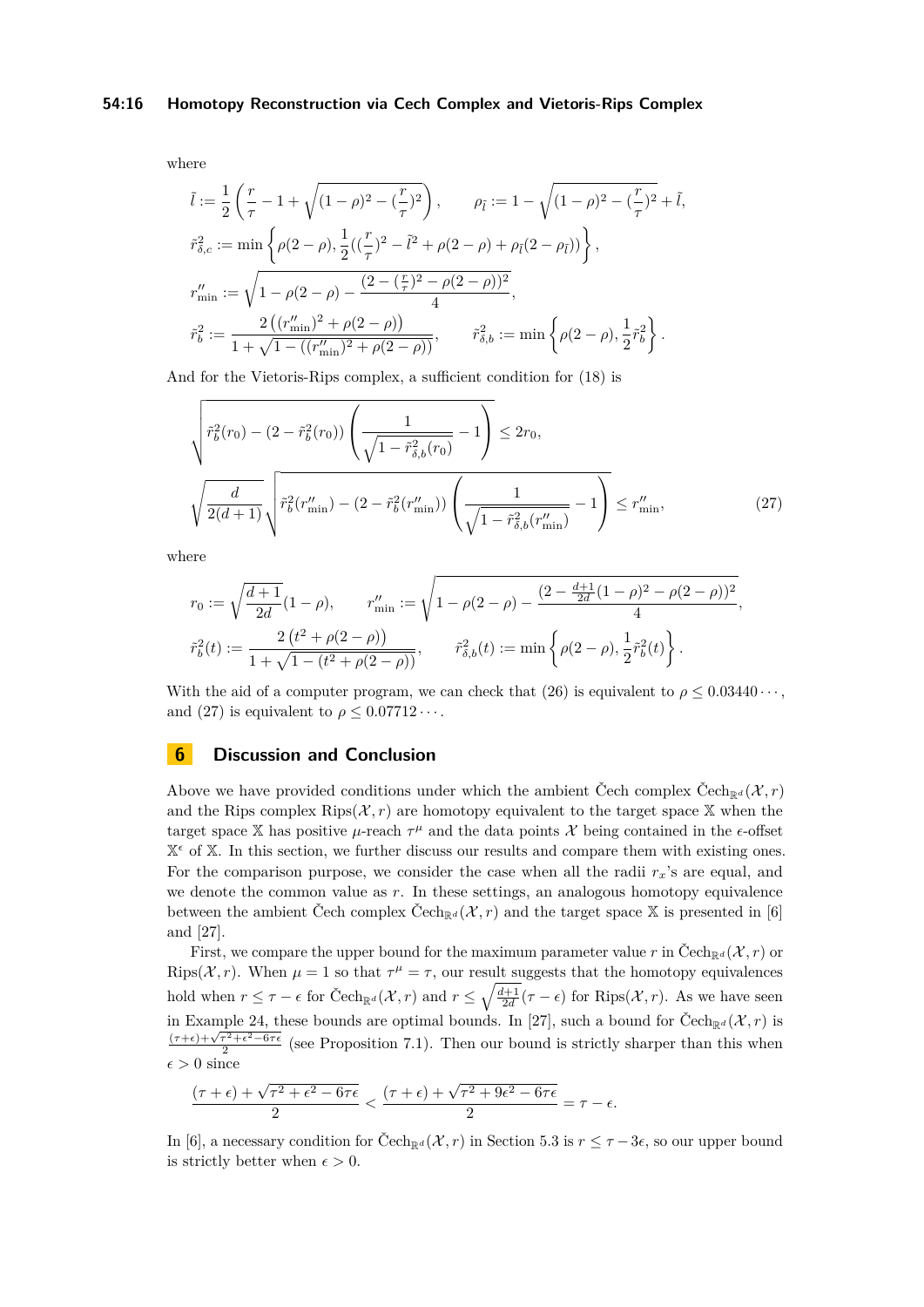Second, we compare the condition for the maximum possible ratio of the Hausdorff distance  $d_H(\mathbb{X}, \mathcal{X})$  and the *µ*-reach  $\tau^{\mu}$ . For this case, as we have seen in Section [5.1,](#page-12-1) we can check that  $\text{Čech}_{\mathbb{R}^d}(\mathcal{X}, r)$  is homotopy equivalent to X when  $\frac{d_H(\mathbb{X}, \mathcal{X})}{\tau} \leq 0.01591 \cdots$ . This result is worse than 3−  $\sqrt{8}$  ≈ 0.1716 · · · in Proposition 7.1 in [\[27\]](#page-17-6) or  $\frac{-3+\sqrt{22}}{13}$  ≈ 0.1300 · · · in Section 5.3 in [\[6\]](#page-16-2). Again from Section [5.1,](#page-12-1) we can check that  $\text{Rips}(\mathcal{X}, r)$  is homotopy equivalent to X when  $\frac{d_H(\mathbb{X}, \mathcal{X})}{\tau} \leq 0.07856 \cdots$ . This result is better than  $\frac{2\sqrt{2-\sqrt{2}}-\sqrt{2}}{2+\sqrt{2}} \approx 0.03412 \cdots$  in Section 5.3 in [\[6\]](#page-16-2).

Then we consider two specific cases. In the noiseless case  $\mathcal{X} \subset \mathbb{X}$ , the data points lie in the target space. In this case, as we have seen in Section [5.1,](#page-12-1) we can verify that  $\text{Čech}_{\mathbb{R}^d}(\mathcal{X}, r)$  is homotopy equivalent to X when  $\frac{d_H(\mathbb{X}, \mathcal{X})}{\tau} \leq 0.02994 \cdots$ , and Rips $(\mathcal{X}, r)$  is homotopy equivalent to X when  $\frac{d_H(\mathbb{X}, \mathcal{X})}{\tau} \leq 0.1117 \cdots$ .

In the asymptotics case, as we sample more and more points from the target space,  $\mathcal{X}$ forms a dense cover on X, that is,  $\sup_{y \in \mathbb{X}} \inf_{x \in \mathcal{X}} ||x - y|| \to 0$ . For this case, as we have seen in Section [5.1,](#page-12-1) we can check that  $\text{Čech}_{\mathbb{R}^d}(\mathcal{X}, r)$  is homotopy equivalent to X when  $\frac{d_H(\mathbb{X}, \mathcal{X})}{\tau} \leq$  $0.03440 \cdots$ , and Rips $(\mathcal{X}, r)$  is homotopy equivalent to X when  $\frac{d_H(\mathbb{X}, \mathcal{X})}{\tau} \leq 0.07712 \cdots$ .

Finally, we emphasize that our result also allows the radii  ${r_x}_{x \in \mathcal{X}}$  to vary across the points  $x \in \mathcal{X}$ . Considering different radii is of practical interest if each data point has different importance. For example, one might want to use large radii on the flat and sparse region, while to use small radii on the spiky and dense region. However, there remain significant technical difficulties to allow for a different radius per each data point. As it can be seen in Figure [2,](#page-5-2) an uneven distribution of radii might lead to nonhomotopic between the Čech complex (or the Vietoris-Rips complex) and the target space. This situation has been studied in [\[12\]](#page-17-5) for the union of balls under the reach condition, but not the Vietoris-Rips complex or under the *µ*-reach case. Theorem [20](#page-10-1) or Corollary [22](#page-11-0) first tackles this homotopy reconstruction problem with different radii for the Vietoris-Rips complex or under the *µ*-reach condition.

### **References**

- <span id="page-16-7"></span>**1** Eddie Aamari, Jisu Kim, Frédéric Chazal, Bertrand Michel, Alessandro Rinaldo, and Larry Wasserman. Estimating the reach of a manifold. *Electronic Journal of Statistics*, 13(1):1359– 1399, 2019. [doi:10.1214/19-EJS1551](https://doi.org/10.1214/19-EJS1551).
- <span id="page-16-6"></span>**2** Michał Adamaszek and Henry Adams. The Vietoris-Rips complexes of a circle. *Pacific Journal of Mathematics*, 290(1):1–40, 2017. [doi:10.2140/pjm.2017.290.1](https://doi.org/10.2140/pjm.2017.290.1).
- <span id="page-16-4"></span>**3** Michał Adamaszek, Henry Adams, and Florian Frick. Metric reconstruction via optimal transport. *SIAM Journal on Applied Algebra and Geometry*, 2(4):597–619, 2018. [doi:10.](https://doi.org/10.1137/17M1148025) [1137/17M1148025](https://doi.org/10.1137/17M1148025).
- <span id="page-16-5"></span>**4** Henry Adams and Joshua Mirth. Metric thickenings of euclidean submanifolds. *Topology and its Applications*, 254:69–84, 2019. [doi:10.1016/j.topol.2018.12.014](https://doi.org/10.1016/j.topol.2018.12.014).
- <span id="page-16-0"></span>**5** Paul Alexandroff. Über den allgemeinen Dimensionsbegriff und seine Beziehungen zur elementaren geometrischen Anschauung. *Mathematische Annalen*, 98(1):617–635, 1928. [doi:10.1007/BF01451612](https://doi.org/10.1007/BF01451612).
- <span id="page-16-2"></span>**6** Dominique Attali, André Lieutier, and David Salinas. Vietoris–rips complexes also provide topologically correct reconstructions of sampled shapes. *Computational Geometry*, 46(4):448– 465, 2013. 27th Annual Symposium on Computational Geometry (SoCG 2011). [doi:10.1016/](https://doi.org/10.1016/j.comgeo.2012.02.009) [j.comgeo.2012.02.009](https://doi.org/10.1016/j.comgeo.2012.02.009).
- <span id="page-16-1"></span>**7** Anders Björner. *Topological Methods*, page 1819–1872. MIT Press, Cambridge, MA, USA, 1996.
- <span id="page-16-3"></span>**8** Frédéric Chazal, David Cohen-Steiner, and André Lieutier. A sampling theory for compact sets in euclidean space. *Discrete & Computational Geometry*, 41(3):461–479, 2009. [doi:](https://doi.org/10.1007/s00454-009-9144-8) [10.1007/s00454-009-9144-8](https://doi.org/10.1007/s00454-009-9144-8).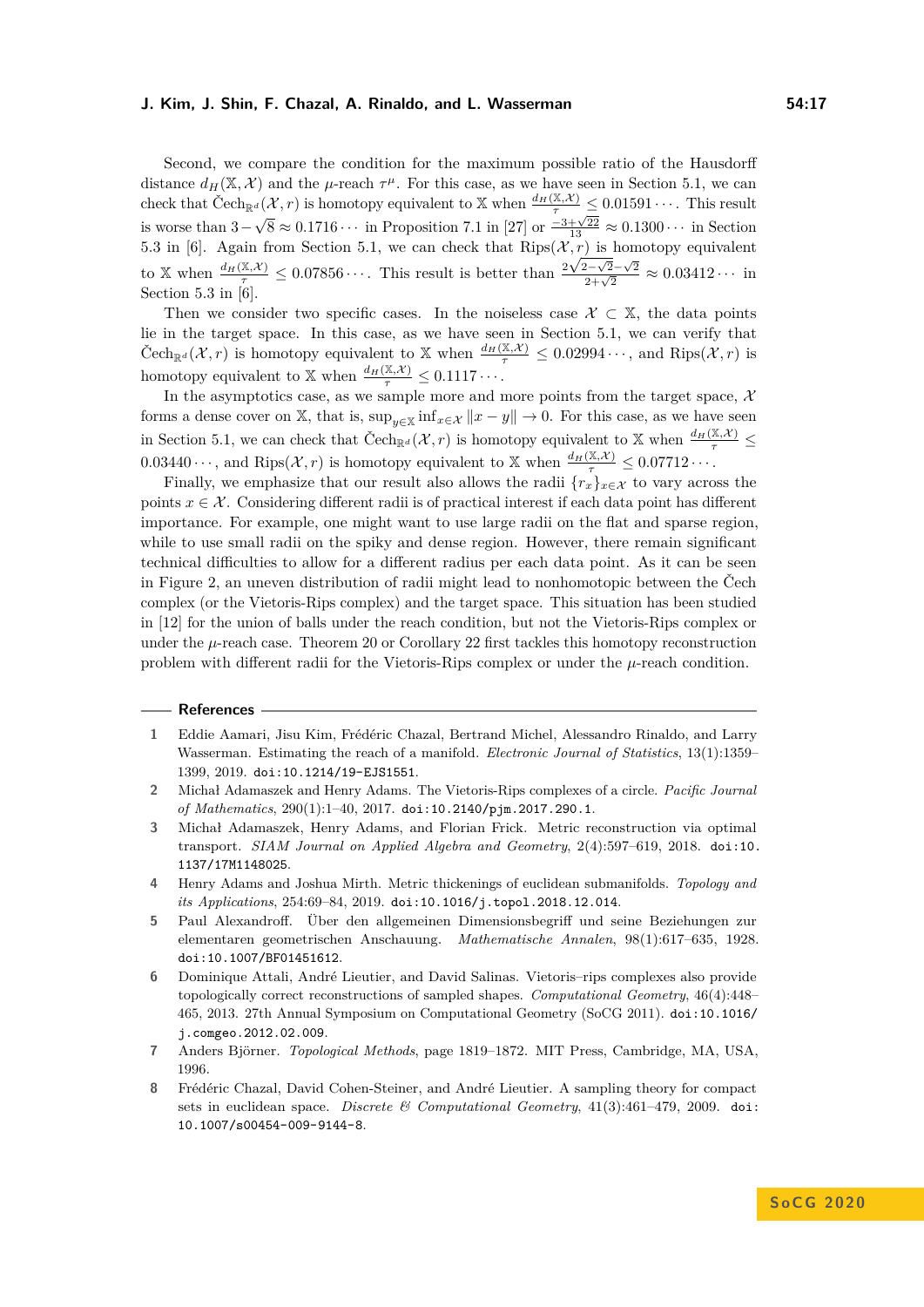### **54:18 Homotopy Reconstruction via Cech Complex and Vietoris-Rips Complex**

- <span id="page-17-13"></span>**9** Frédéric Chazal, David Cohen-Steiner, André Lieutier, and Boris Thibert. Shape smoothing using double offsets. In *Proceedings of the 2007 ACM Symposium on Solid and Physical Modeling*, SPM '07, page 183–192, New York, NY, USA, 2007. Association for Computing Machinery. [doi:10.1145/1236246.1236273](https://doi.org/10.1145/1236246.1236273).
- <span id="page-17-18"></span>**10** Frédéric Chazal, Brittany Fasy, Fabrizio Lecci, Bertr, Michel, Aless, ro Rinaldo, and Larry Wasserman. Robust topological inference: Distance to a measure and kernel distance. *Journal of Machine Learning Research*, 18(159):1–40, 2018. URL: [http://jmlr.org/papers/v18/](http://jmlr.org/papers/v18/15-484.html) [15-484.html](http://jmlr.org/papers/v18/15-484.html).
- <span id="page-17-15"></span>**11** Frédéric Chazal and André Lieutier. Weak feature size and persistent homology: Computing homology of solids in  $\mathbb{R}^n$  from noisy data samples. In *Proceedings of the Twenty-First Annual Symposium on Computational Geometry*, SCG '05, page 255–262, New York, NY, USA, 2005. Association for Computing Machinery. [doi:10.1145/1064092.1064132](https://doi.org/10.1145/1064092.1064132).
- <span id="page-17-5"></span>**12** Frédéric Chazal and André Lieutier. Smooth manifold reconstruction from noisy and nonuniform approximation with guarantees. *Computational Geometry*, 40(2):156–170, 2008. [doi:10.1016/j.comgeo.2007.07.001](https://doi.org/10.1016/j.comgeo.2007.07.001).
- <span id="page-17-9"></span>**13** Frédéric Chazal and Steve Yann Oudot. Towards persistence-based reconstruction in euclidean spaces. In *Proceedings of the Twenty-Fourth Annual Symposium on Computational Geometry*, SCG '08, page 232–241, New York, NY, USA, 2008. Association for Computing Machinery. [doi:10.1145/1377676.1377719](https://doi.org/10.1145/1377676.1377719).
- <span id="page-17-17"></span>**14** Antonio Cuevas. Set estimation: another bridge between statistics and geometry. *Boletín de Estadística e Investigación Operativa. BEIO*, 25(2):71–85, 2009.
- <span id="page-17-16"></span>**15** Antonio Cuevas and Alberto Rodríguez-Casal. On boundary estimation. *Advances in Applied Probability*, 36(2):340–354, 2004. [doi:10.1239/aap/1086957575](https://doi.org/10.1239/aap/1086957575).
- <span id="page-17-12"></span>**16** Vin de Silva and Robert Ghrist. Coverage in sensor networks via persistent homology. *Algebraic & Geometric Topology*, 7:339–358, 2007. [doi:10.2140/agt.2007.7.339](https://doi.org/10.2140/agt.2007.7.339).
- <span id="page-17-0"></span>**17** Tamal K. Dey. *Curve and Surface Reconstruction: Algorithms with Mathematical Analysis*. Cambridge Monographs on Applied and Computational Mathematics. Cambridge University Press, 2006. [doi:10.1017/CBO9780511546860.002](https://doi.org/10.1017/CBO9780511546860.002).
- <span id="page-17-11"></span>**18** Jürgen Eckhoff. Chapter 2.1 - Helly, Radon, and Carathéodory type theorems. In P.M. GRUBER and J.M. WILLS, editors, *Handbook of Convex Geometry*, pages 389–448. North-Holland, Amsterdam, 1993. [doi:10.1016/B978-0-444-89596-7.50017-1](https://doi.org/10.1016/B978-0-444-89596-7.50017-1).
- <span id="page-17-7"></span>**19** Herbert Edelsbrunner and John Harer. *Computational Topology: An Introduction*. American Mathematical Society, 2010. URL: <http://www.ams.org/bookstore-getitem/item=MBK-69>.
- <span id="page-17-2"></span>**20** Herbert Edelsbrunner and Ernst P. Mücke. Three-dimensional alpha shapes. *ACM Transactions on Graphics*, 13(1):43–72, January 1994. [doi:10.1145/174462.156635](https://doi.org/10.1145/174462.156635).
- <span id="page-17-8"></span>**21** Herbert Federer. Curvature measures. *Transactions of the American Mathematical Society*, 93:418–491, 1959. [doi:10.2307/1993504](https://doi.org/10.2307/1993504).
- <span id="page-17-14"></span>**22** Karsten Grove. Critical point theory for distance functions. In *Differential geometry: Riemannian geometry (Los Angeles, CA, 1990)*, volume 54 of *Proc. Sympos. Pure Math.*, pages 357–385. Amer. Math. Soc., Providence, RI, 1993.
- <span id="page-17-1"></span>**23** Allen Hatcher. *Algebraic topology*. Cambridge University Press, Cambridge, 2002.
- <span id="page-17-3"></span>**24** Jean-Claude Hausmann. On the Vietoris-Rips complexes and a cohomology theory for metric spaces. In *Prospects in topology (Princeton, NJ, 1994)*, volume 138 of *Annals of Mathematics Studies*, pages 175–188. Princeton Univ. Press, Princeton, NJ, 1995.
- <span id="page-17-4"></span>**25** Janko Latschev. Vietoris-Rips complexes of metric spaces near a closed Riemannian manifold. *Archiv der Mathematik*, 77(6):522–528, 2001. [doi:10.1007/PL00000526](https://doi.org/10.1007/PL00000526).
- <span id="page-17-10"></span>**26** John M. Lee. *Introduction to smooth manifolds*, volume 218 of *Graduate Texts in Mathematics*. Springer, New York, second edition, 2013.
- <span id="page-17-6"></span>**27** Partha Niyogi, Stephen Smale, and Shmuel Weinberger. Finding the homology of submanifolds with high confidence from random samples. *Discrete & Computational Geometry*, 39(1-3):419– 441, 2008. [doi:10.1007/s00454-008-9053-2](https://doi.org/10.1007/s00454-008-9053-2).